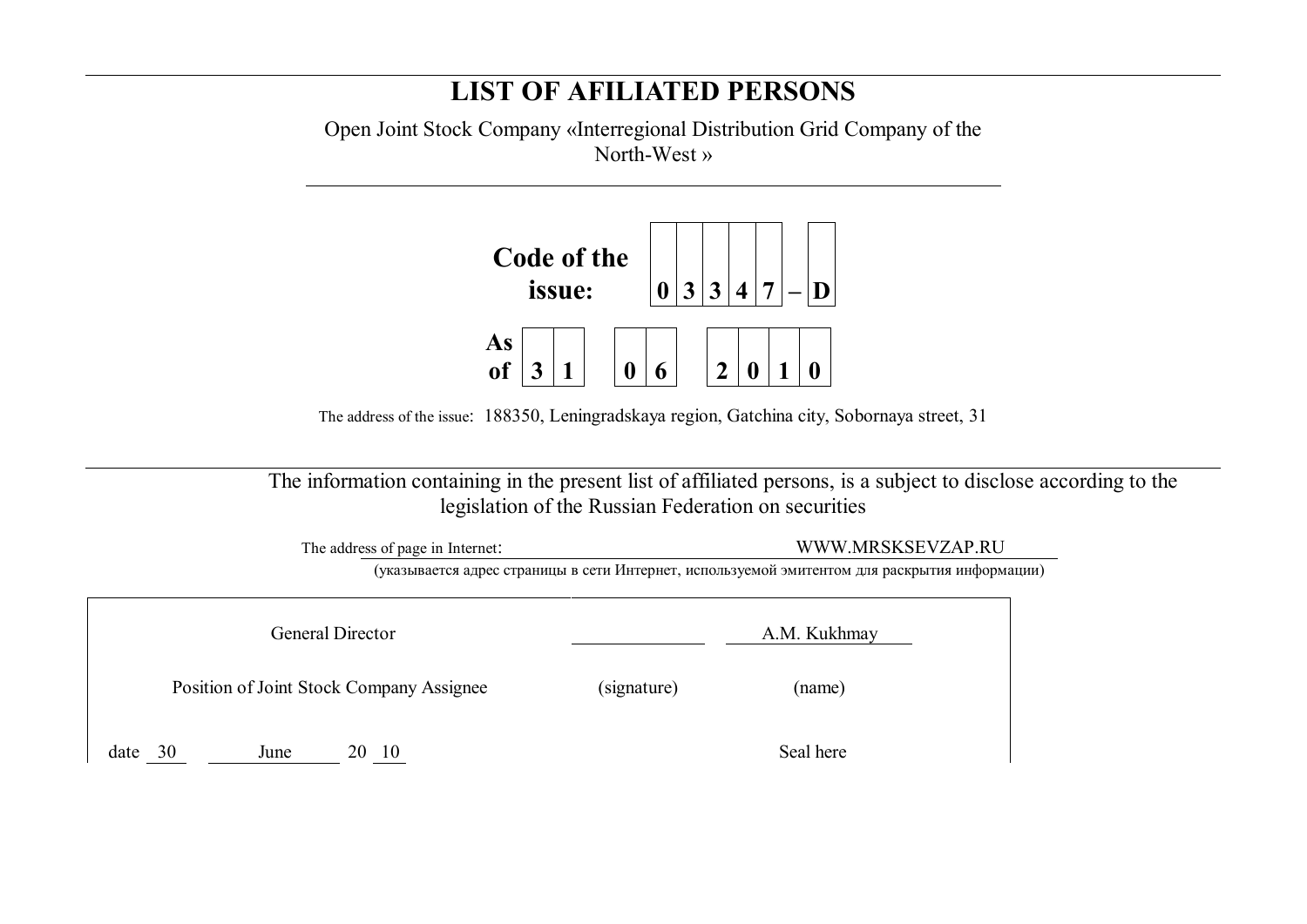## **I. Structure of affiliated persons as of** 3 1 0 6 2 0 1 0

**Code of the issue** ИНН 7802312751 ОРН 1047855175785

| $N_2$ | The Full company name (the name<br>for the noncommercial organization)<br>or a surname, a name, of affiliated<br>persons | The address of the legal<br>person or a location of the<br>physical person (it is<br>underlined only with the<br>consent of the physical<br>person) | Basis (bases) by virtue of which the<br>person admits affiliated | Date of approach<br>of the basis (bases) | Share of<br>participation of<br>affiliated person in<br>authorized capital of<br>JSC, $%$ | Share of ordinary<br>shares of JSC, $\%$ ,<br>belonging to<br>affiliated person |
|-------|--------------------------------------------------------------------------------------------------------------------------|-----------------------------------------------------------------------------------------------------------------------------------------------------|------------------------------------------------------------------|------------------------------------------|-------------------------------------------------------------------------------------------|---------------------------------------------------------------------------------|
|       | $\overline{2}$                                                                                                           | 3                                                                                                                                                   |                                                                  | 5                                        | 6                                                                                         | $\tau$                                                                          |
| Ι.    | Remes Seppo Juha                                                                                                         |                                                                                                                                                     | Member of the Board of<br>directors of joint-stock company       | 24.06.2010                               |                                                                                           |                                                                                 |
| 2.    | Kulikov Denis Viktorovich                                                                                                |                                                                                                                                                     | Member of the Board of<br>directors of joint-stock company       | 24.06.2010                               |                                                                                           |                                                                                 |
| 3.    | Dronova Tatyana Petrovna                                                                                                 |                                                                                                                                                     | Member of the Board of<br>directors of joint-stock company       | 24.06.2010                               |                                                                                           |                                                                                 |
| 4.    | Sinjansky Vasily Ivanovich                                                                                               |                                                                                                                                                     | Member of the Board of<br>directors of joint-stock company       | 24.06.2010                               | 0,0002                                                                                    | 0,0002                                                                          |
| 5.    | Jurchuk Sergey Evgenevich                                                                                                |                                                                                                                                                     | Member of the Board of<br>directors of joint-stock company       | 24.06.2010                               |                                                                                           |                                                                                 |
| 6.    | Lukjanov Evgene Vladimirovich                                                                                            |                                                                                                                                                     | Member of the Board of<br>directors of joint-stock company       | 24.06.2010                               |                                                                                           |                                                                                 |
| 7.    | Perepyolkin Alexey Jurevich                                                                                              |                                                                                                                                                     | Member of the Board of<br>directors of joint-stock company       | 24.06.2010                               |                                                                                           |                                                                                 |
| 8.    | Popov Alexander Albertovich                                                                                              |                                                                                                                                                     | Member of the Board of<br>directors of joint-stock company       | 24.06.2010                               |                                                                                           |                                                                                 |
| 9.    | Sannikov Alexey Valerevich                                                                                               |                                                                                                                                                     | Member of the Board of<br>directors of joint-stock company       | 24.06.2010                               |                                                                                           |                                                                                 |
| 10.   | Shogenov Valery Muhamedovich                                                                                             |                                                                                                                                                     | Member of the Board of<br>directors of joint-stock company       | 24.06.2010                               |                                                                                           |                                                                                 |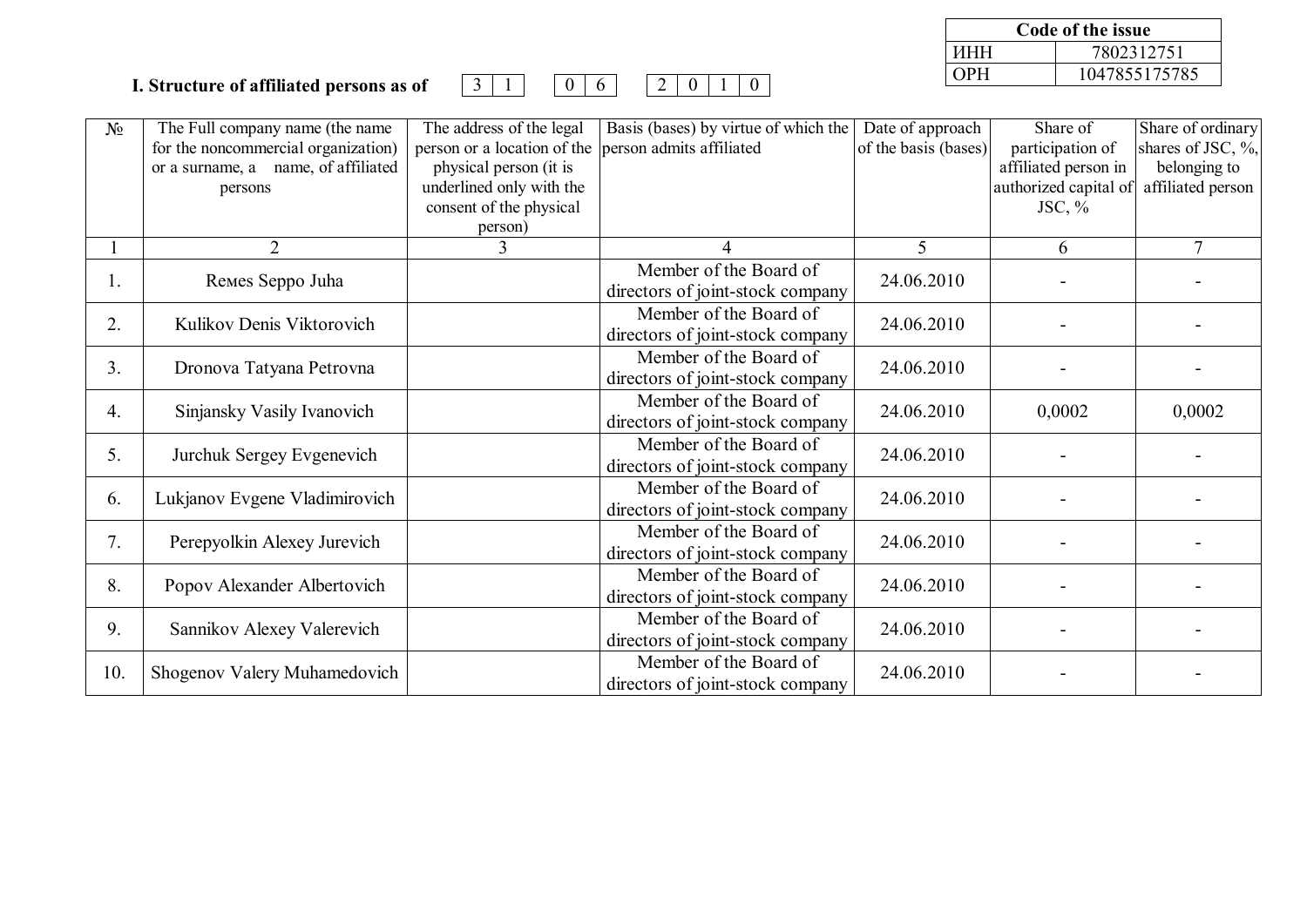|     |                                  |                       | Director general of company, the    | 01.07.2008  |                          |        |
|-----|----------------------------------|-----------------------|-------------------------------------|-------------|--------------------------|--------|
|     |                                  |                       |                                     |             |                          |        |
|     |                                  |                       | Chairman of Board of                |             |                          |        |
| 11. | Kuhmaj Alexander Markovich       |                       | administration of company,          | 01.07.2008. | 0,0005                   | 0,0005 |
|     |                                  |                       | Member of the Board of directors    |             |                          |        |
|     |                                  |                       | of joint-stock company              | 24.06.2010  |                          |        |
|     |                                  | 117630, Moscow,       | The Person has the right to dispose |             |                          |        |
| 12. | Open joint-stock company «IDGC   | Academician           | more than 20 percent of voting      | 01.07.2008  | 55,38                    | 55,38  |
|     | Holding»                         | Chelomeja street, 5a. | shares of company                   |             |                          |        |
|     |                                  |                       | Member of the collegiate executive  |             |                          |        |
| 13. | Ignatyev Anatoly Petrovich       |                       | body of company                     | 10.04.2008  |                          |        |
|     |                                  |                       | Member of the collegiate executive  |             |                          |        |
| 14  | Turlov George Vasilevich         |                       |                                     | 26.09.2008. |                          |        |
|     |                                  |                       | body of company                     |             |                          |        |
| 15. | Mihalkov Alexander Vladimirovich |                       | Member of the collegiate executive  | 10.04.2008  |                          |        |
|     |                                  |                       | body of company                     |             |                          |        |
| 16. | Kushnerov Anatoly Valerevich     |                       | Member of the collegiate executive  | 10.04.2008  |                          |        |
|     |                                  |                       | body of company                     |             |                          |        |
|     |                                  |                       | Member of the collegiate executive  |             |                          |        |
| 17. | Makarova Olga Vadimovna          |                       | body of company                     | 10.04.2008  |                          |        |
|     | Bloshchitsyn                     |                       | Member of the collegiate executive  |             |                          |        |
| 18. | Vladimir Alekseevich             |                       | body of company                     | 10.04.2008  |                          |        |
|     |                                  |                       | Member of the collegiate executive  |             |                          |        |
| 19. | Chehoev Aslan Inalovich          |                       | body of company                     | 28.08.2009. |                          |        |
|     |                                  |                       |                                     |             |                          |        |
| 20. | Shchelkonogov Vladimir Petrovich |                       | Member of the collegiate executive  | 28.08.2009. | $\overline{\phantom{a}}$ |        |
|     |                                  |                       | body of company                     |             |                          |        |
| 21. | Shestov                          |                       | Member of the collegiate executive  | 28.08.2009. |                          |        |
|     | Vladimir Mihajlovich             |                       | body of company                     |             |                          |        |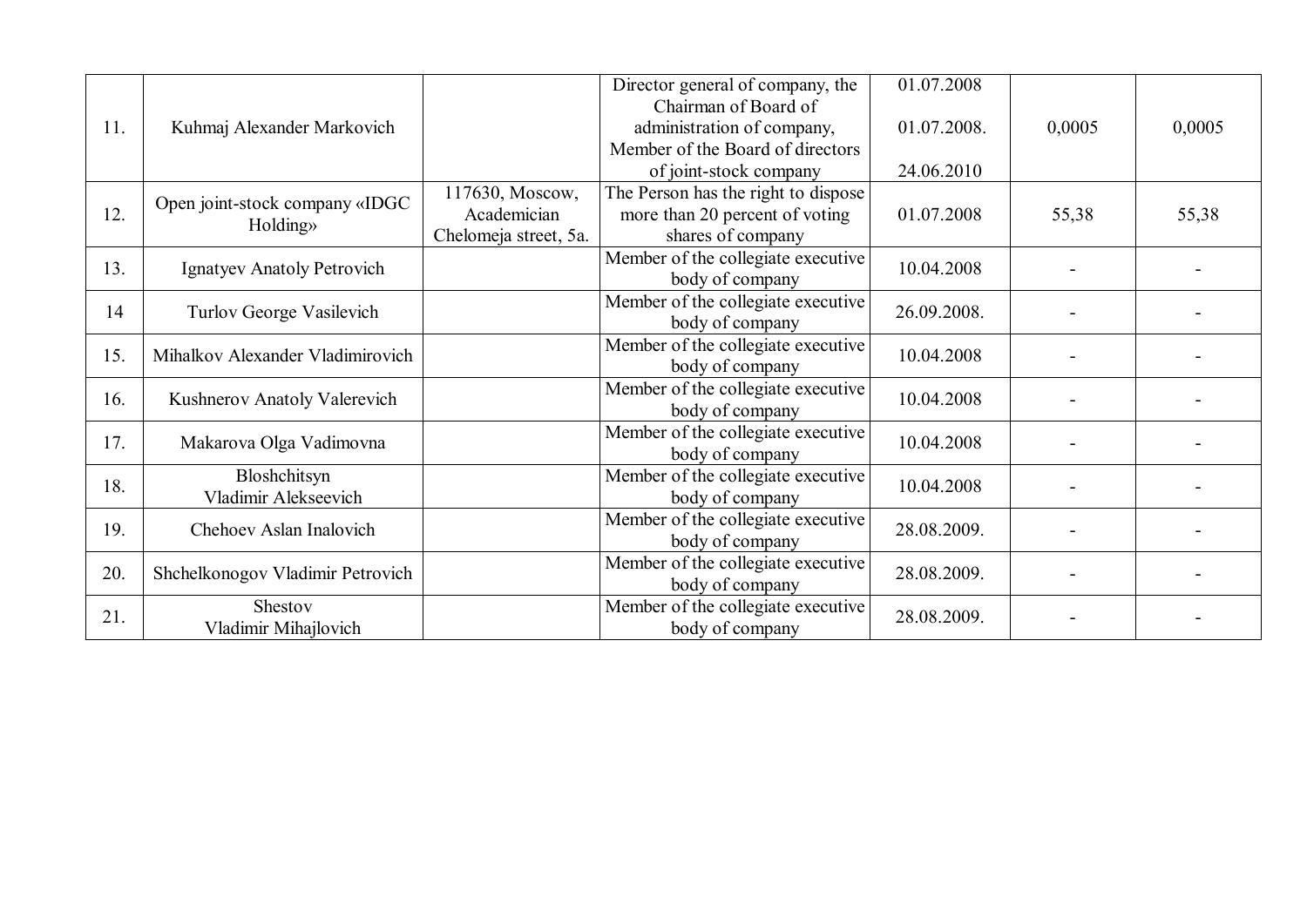| 22. | Open joint-stock company «Lesnaya<br>skazka»   | 185013, Republic<br>Kareliya,<br>Petrozavodsk,<br>Pogranichnaya street,<br>25. | The joint-stock company has the<br>right to dispose more than 20 % of<br>total of the voices having on the<br>share (shares, contributions),<br>constituting authorized (joint)<br>capital stock of the given person.                        | 01.04.2008. |  |
|-----|------------------------------------------------|--------------------------------------------------------------------------------|----------------------------------------------------------------------------------------------------------------------------------------------------------------------------------------------------------------------------------------------|-------------|--|
| 23. | Company with limited liability PSE<br>"Energy" | 160035, Vologda area,<br>Vologda,<br>Prechistenskaya quay,<br>64.              | The joint-stock company has the<br>right to dispose more than 20 % of<br>total of the voices having on the<br>share (shares, contributions),<br>constituting authorized (joint)<br>capital stock of the given person.                        | 01.04.2008. |  |
| 24. | Open joint-stock company<br>"Pskovenergoagent" | 180006, Pskov, Staro-<br>Tekstilnaya street, 32                                | The joint-stock company has the<br>right to dispose more than 20 % of<br>total of the voices having on the<br>share (shares, contributions),<br>constituting authorized (joint)<br>capital stock of the given person.                        | 01.04.2008. |  |
| 25. | Open joint-stock company<br>"Pskovenergoavto"  | 180559, Pskov area,<br>Pskov district, Rodina<br>village                       | The joint-stock company has the<br>right to dispose more than 20 % of<br>total of the voices having on the<br>share (shares, contributions),<br>constituting authorized (joint)<br>capital stock of the given person.                        | 01.04.2008. |  |
| 26. | Open joint-stock company<br>"Pskovenergosbyt"  | 180004, Pskov,                                                                 | The joint-stock company has the<br>right to dispose more than 20 % of<br>total of the voices having on the<br>Zavodskaya street, 24. share (shares, contributions),<br>constituting authorized (joint)<br>capital stock of the given person. | 01.04.2008. |  |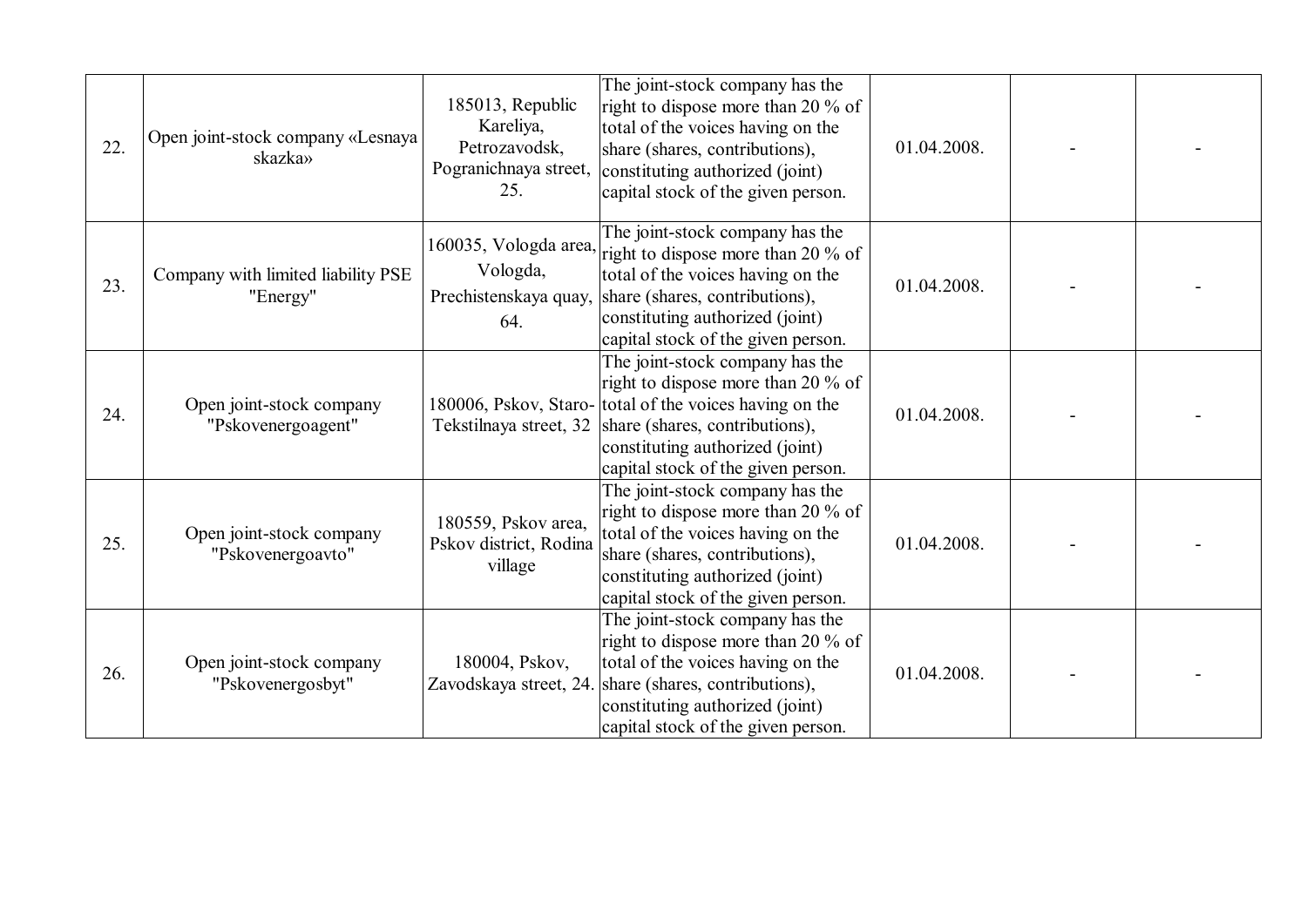| 27. | Open joint-stock company "Inter-<br>regional distributive grid company<br>of Centre" | 129090,<br>Moscow, Gluharev<br>lane, $4/2$                           | The person belongs to that group to<br>which the joint-stock company<br>belongs | 01.07.2008. |  |
|-----|--------------------------------------------------------------------------------------|----------------------------------------------------------------------|---------------------------------------------------------------------------------|-------------|--|
| 28. | Open joint-stock company<br>"Energetik"                                              | Tambov area,<br>r.p. New Ljada,<br>Sanatornaya, 1                    | The person belongs to that group to<br>which the joint-stock company<br>belongs | 01.07.2008. |  |
| 29. | Open joint-stock company<br>"Yaroslavl electronetwork<br>company"                    | 150042,<br>Yaroslavl,<br>Blucher's street, 26                        | The person belongs to that group to<br>which the joint-stock company<br>belongs | 01.07.2008. |  |
| 30. | Open joint-stock company "Moscow<br>incorporated electronetwork<br>company"          | 142100,<br>Moscow region,<br>Podolsk,<br>Ordzhonikidze street,<br>27 | The person belongs to that group to<br>which the joint-stock company<br>belongs | 01.07.2008. |  |
| 31. | Open joint-stock company "Power"<br>centre"                                          | 142117,<br>Moscow Region,<br>Podolsk,<br>Kirov street, 65            | The person belongs to that group to<br>which the joint-stock company<br>belongs | 01.07.2008. |  |
| 32. | Open joint-stock company "Inter-<br>regional distributive grid company<br>of Ural"   | 620026,<br>Ekaterinburg, Mumin-<br>Siberiak street,<br>140.          | The person belongs to that group to<br>which the joint-stock company<br>belongs | 01.07.2008. |  |
| 33. | Closed joint-stock company<br>"Insurance company" Privat-<br>Energostrah "           | 614000<br>Perm, Komsomol<br>avenue, 3                                | The person belongs to that group to<br>which the joint-stock company<br>belongs | 01.07.2008. |  |
| 34. | Open joint-stock company<br>"Ekaterinburgenergosbyt"                                 | 620144, Ekaterinburg<br>Surikova street, 48                          | The person belongs to that group to<br>which the joint-stock company<br>belongs | 01.07.2008. |  |
| 35. | Open joint-stock company<br>"Permenergotrans"                                        | 614600, Perm,<br>Cosmonavtov<br>highway, 61                          | The person belongs to that group to<br>which the joint-stock company<br>belongs | 01.07.2008. |  |
| 36. | Open joint-stock company<br>"Permelektrosetremont"                                   | 614041, Perm, Geroev<br>Hasana street, 38                            | The person belongs to that group to<br>which the joint-stock company<br>belongs | 01.07.2008. |  |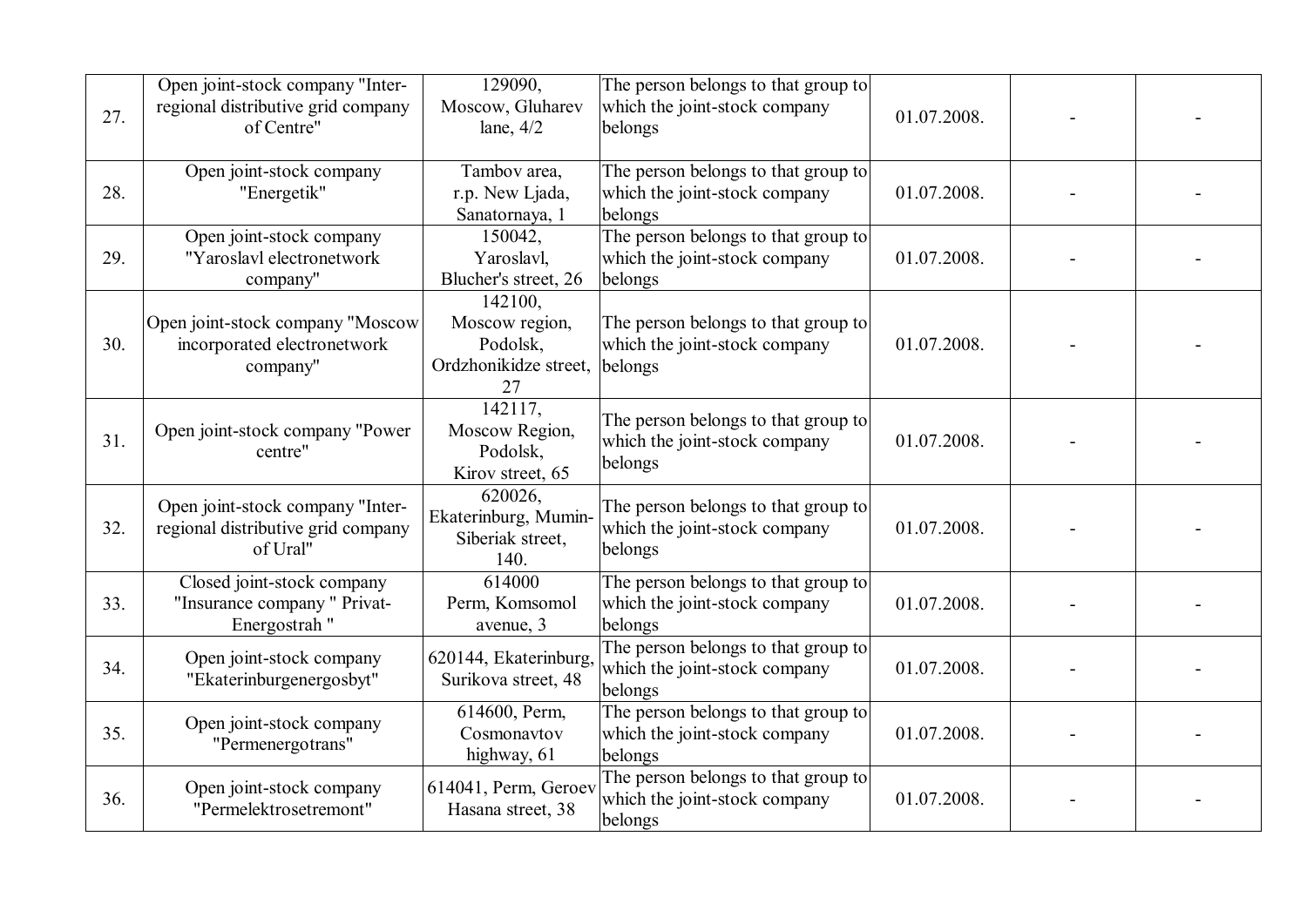| 37. | Open joint-stock company<br>"Sverdlovenergozhilstroi"                                 | 620142 Ekaterinburg,<br>Tchaikovskogo street,<br>19                          | The person belongs to that group to<br>which the joint-stock company<br>belongs | 01.07.2008. |  |
|-----|---------------------------------------------------------------------------------------|------------------------------------------------------------------------------|---------------------------------------------------------------------------------|-------------|--|
| 38. | <b>Limited Liability Company</b><br>"Security service<br>"Permenergo"                 | 614600 Perm,<br>Komsomolskiy<br>highway, 48                                  | The person belongs to that group to<br>which the joint-stock company<br>belongs | 01.07.2008. |  |
| 39. | Open joint-stock company<br>"Ekaterinburg electronetwork<br>company"                  | 6200014,<br>Ekaterinburg, Boris<br>Yeltsin's street, 1                       | The person belongs to that group to<br>which the joint-stock company<br>belongs | 01.07.2008. |  |
| 40. | Open joint-stock company "Inter-<br>regional distributive grid company<br>of Siberia" | 660021, Krasnoyarsk,<br>Bograda street, 144 a                                | The person belongs to that group to<br>which the joint-stock company<br>belongs | 01.07.2008. |  |
| 41. | Open joint-stock company<br>"Tyvaenergo"                                              | 667004, Republic<br>Tyva, Kyzyl,<br>Kolhoznaya street, 2                     | The person belongs to that group to<br>which the joint-stock company<br>belongs | 01.07.2008. |  |
| 42. | <b>Limited Liability Company</b><br>"Energolizing"                                    | 656002, Altay region,<br>Barnaul, Polevaya<br>street, 16                     | The person belongs to that group to<br>which the joint-stock company<br>belongs | 01.07.2008. |  |
| 43. | Open joint-stock company "Sports<br>club<br>"Zabajkalets-energy"                      | 672022, Chita,<br>Stroitelei street, 3.                                      | The person belongs to that group to<br>which the joint-stock company<br>belongs | 01.07.2008. |  |
| 44. | Open joint-stock company<br>"Mehanizirovannaya kolonna"                               | 672022, Chita area,<br>Chita, Energetikov<br>street, 11                      | The person belongs to that group to<br>which the joint-stock company<br>belongs | 01.07.2008. |  |
| 45. | Open joint-stock company "Ulan-<br>Ude Energo"                                        | 670034, Republic<br>Buryatiya, Uhlan-Ude,<br>50 let Oktyabrya<br>avenue, 28. | The person belongs to that group to<br>which the joint-stock company<br>belongs | 01.07.2008. |  |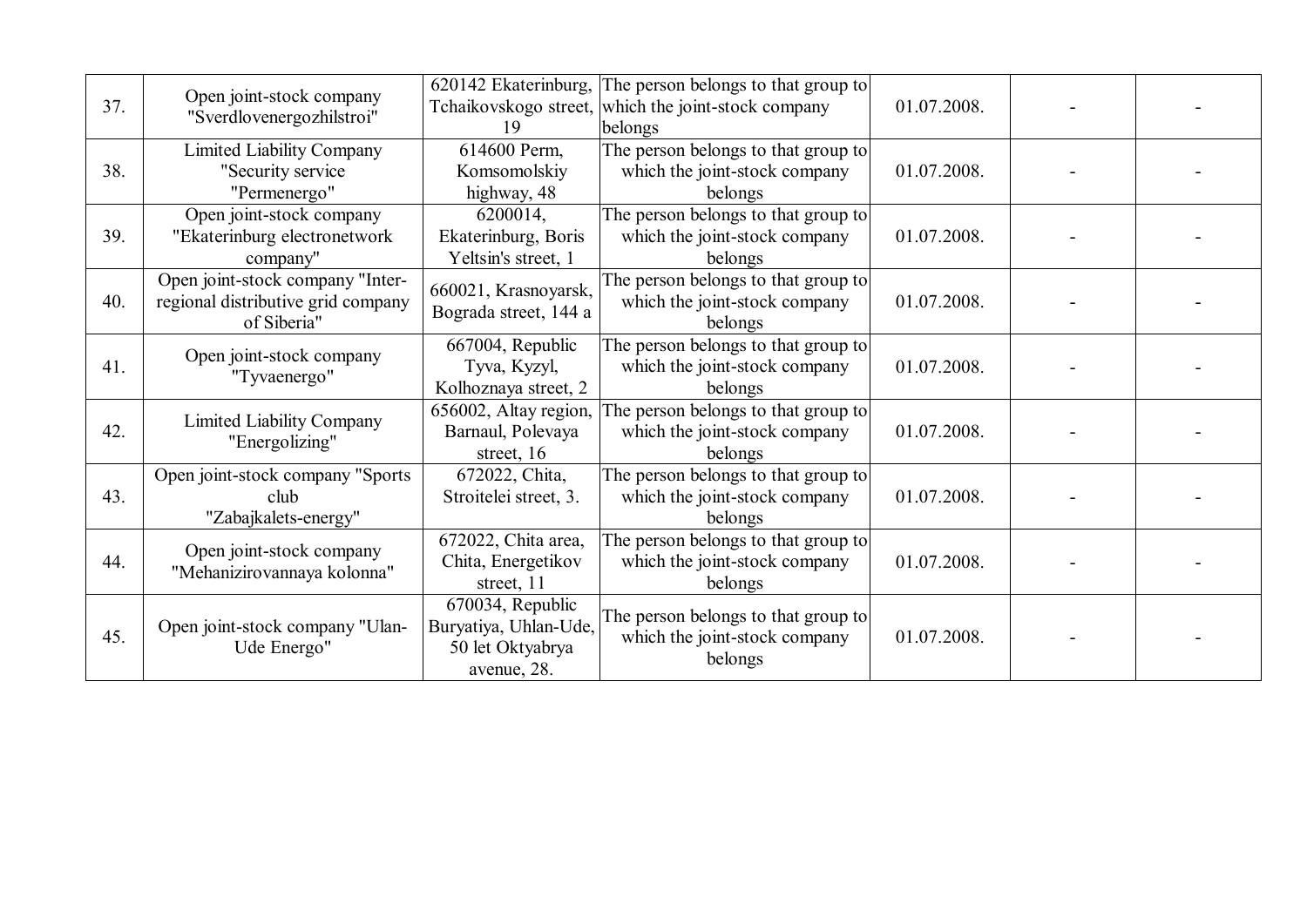| 46. | Open joint-stock company<br>"Altaienergotehremont"                           | 656022, Altay<br>territory, Barnaul,<br>Traktovaja street, 11    | The person belongs to that group to<br>which the joint-stock company<br>belongs                                | 01.07.2008. |  |
|-----|------------------------------------------------------------------------------|------------------------------------------------------------------|----------------------------------------------------------------------------------------------------------------|-------------|--|
| 47. | Open joint-stock company<br>"Sibirsetremont"                                 | 650006, Kemerovo,<br>Central area,<br>Stancionnaya street,       | The person belongs to that group to<br>which the joint-stock company<br>belongs                                | 01.07.2008. |  |
| 48. | Open joint-stock company<br>"Buryatsetremont"                                | 670011, Republic<br>Buryatiya, Ulan-Ude,<br>settlement Energetik | The person belongs to that group to<br>which the joint-stock company<br>belongs                                | 01.07.2008. |  |
| 49. | Open joint-stock company<br>"Socsfera"                                       | 644518, Omsk region,<br>Omsk area, settlement<br>Chernoluche     | The person belongs to that group to<br>which the joint-stock company<br>belongs                                | 01.07.2008. |  |
| 50. | Open joint-stock company<br>"Omskelektrosetremont"                           | 646904, Omsk region,<br>Kalachinsk,<br>Krupskoy street, 132.     | The person belongs to that group to<br>which the joint-stock company<br>belongs                                | 01.07.2008. |  |
| 51. | Open joint-stock company<br>"Avtoenergoservis"                               | 658002, Altay<br>territory, Barnaul,<br>Brilliantovaya street, 2 | The person belongs to that group to<br>which the joint-stock company<br>belongs                                | 01.07.2008. |  |
| 52. | Open joint-stock company<br>"Auxiliary agriculture enterprise<br>"Energetik" | Tarsky area, Tara city,<br>Nemchinovskaya<br>street, 69          | $\boxed{646530, Omsk}$ region, The person belongs to that group to<br>which the joint-stock company<br>belongs | 01.07.2008. |  |
| 53. | Open joint-stock company<br>"Altaienergospeckomplekt"                        | 656022, Altay<br>territory, Barnaul,<br>Traktovaja street, 7/4   | The person belongs to that group to<br>which the joint-stock company<br>belongs                                | 01.07.2008. |  |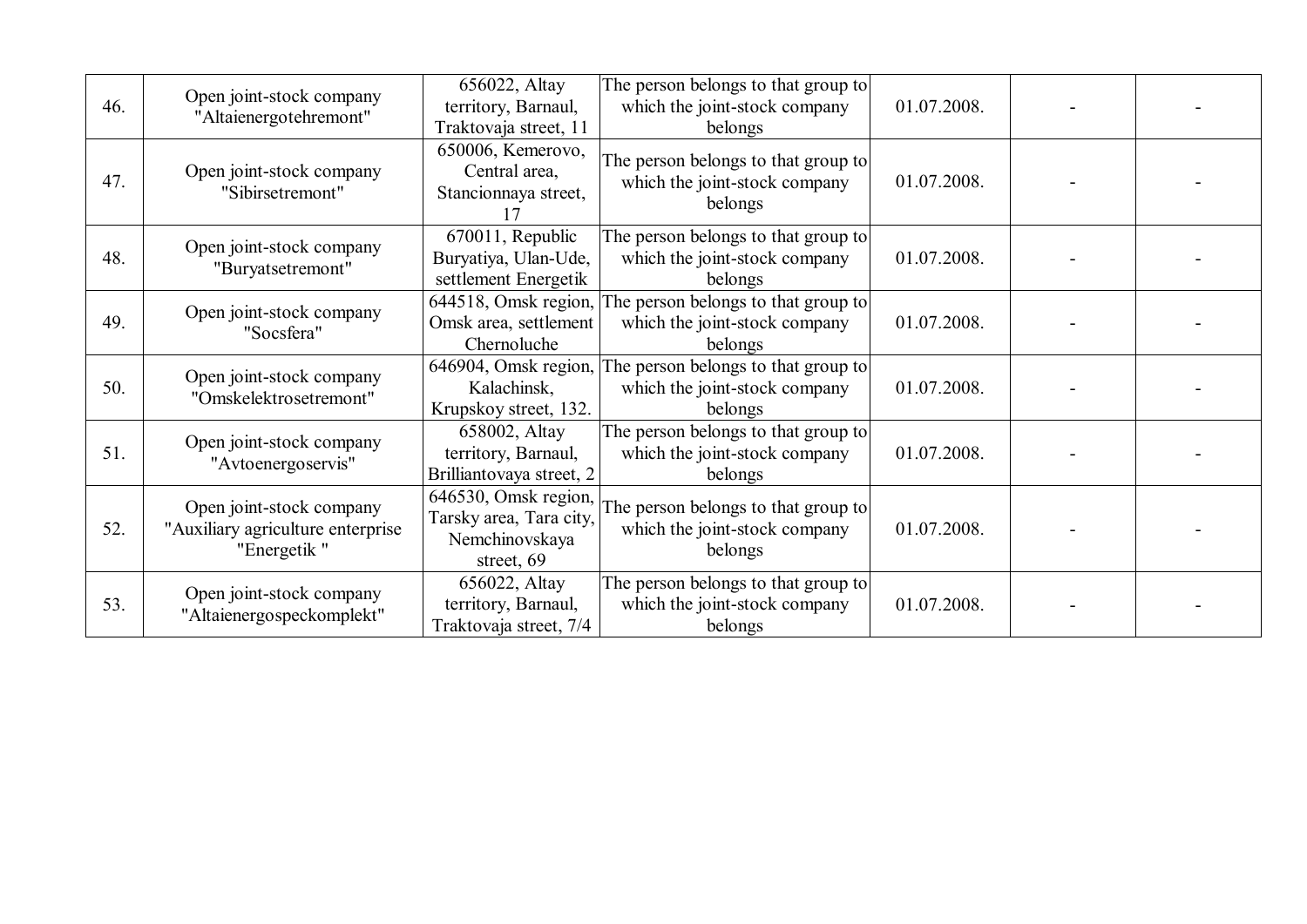| 54. | Open joint-stock company<br>"Interregional distributive grid<br>company of Centre and Volga<br>Region" | 603950, Nizhni<br>Novgorod city,<br>Rozhdestvenskaya<br>street, 33              | The person belongs to that group to<br>which the joint-stock company<br>belongs | 01.07.2008. |  |
|-----|--------------------------------------------------------------------------------------------------------|---------------------------------------------------------------------------------|---------------------------------------------------------------------------------|-------------|--|
| 55. | Open joint-stock company "PSH<br>"Luchinskoe"                                                          | 601225, Vladimir<br>region, Sobinsky area,<br>Luchinsky village                 | The person belongs to that group to<br>which the joint-stock company<br>belongs | 01.07.2008. |  |
| 56. | Open joint-stock company "Motor<br>transportation enterprise"                                          | Kirov region,<br>Orichevsky area,<br>Orichi village,<br>Southern street, 50     | The person belongs to that group to<br>which the joint-stock company<br>belongs | 01.07.2008. |  |
| 57. | Open joint-stock company<br>"Sanatorium-dispensary "Energetik"                                         | Udmurt republic,<br>Izhevsk, Aviacionnaya<br>street, 10                         | The person belongs to that group to<br>which the joint-stock company<br>belongs | 01.07.2008. |  |
| 58. | Closed joint-stock company "Svet"                                                                      | 606440, Nizhniy<br>Novgorod area, Bor<br>city, Lunacharskogo<br>street, 8       | The person belongs to that group to<br>which the joint-stock company<br>belongs | 01.07.2008. |  |
| 59. | Open joint-stock company<br>"Berendeevskoe"                                                            | 606241, the Nizhniy<br>Novgorod area,<br>Lyskovsky area,<br>Berendeevka village | The person belongs to that group to<br>which the joint-stock company<br>belongs | 01.07.2008. |  |
| 60. | Open joint-stock company<br>"Interregional distributive grid<br>company of Volga"                      | Saratov,<br>Pervomaiskaya street,<br>42/44                                      | The person belongs to that group to<br>which the joint-stock company<br>belongs | 01.07.2008. |  |
| 61. | Limited Liability Company<br>"Energoinvest - Holding"                                                  | 117463, Moscow,<br>Golubinskaya street,<br>29/3                                 | The person belongs to that group to<br>which the joint-stock company<br>belongs | 01.07.2008. |  |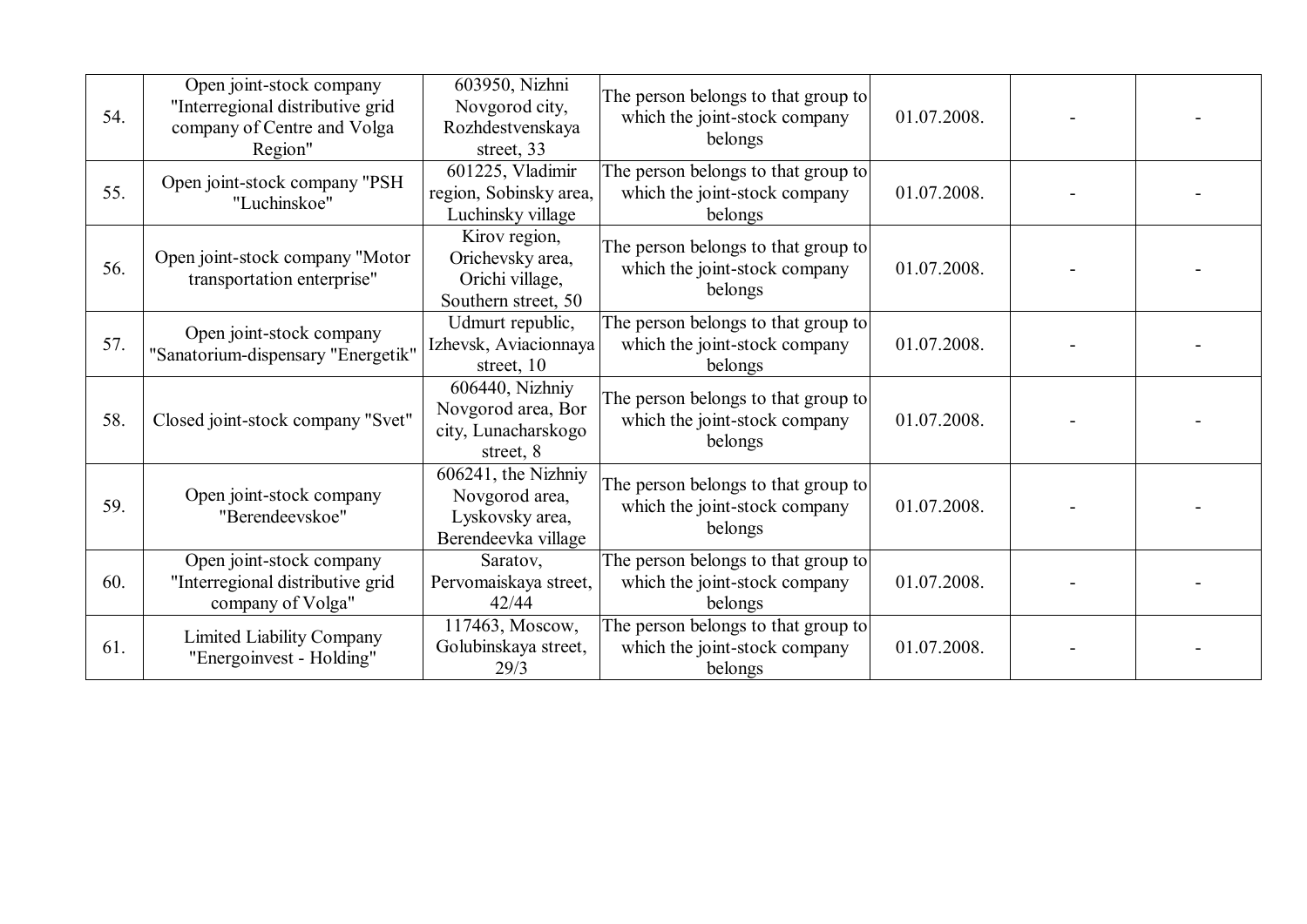| 62. | Open joint-stock company<br>"Socialnaya Sfera - M"                                | 430003, Mordovia,<br>Saransk, Lenina<br>avenue, 50                                                           | The person belongs to that group to<br>which the joint-stock company<br>belongs | 01.07.2008. |  |
|-----|-----------------------------------------------------------------------------------|--------------------------------------------------------------------------------------------------------------|---------------------------------------------------------------------------------|-------------|--|
| 63. | Open joint-stock company"<br>Sanatorium-dispensary "Solnechnyi"                   | 460023, Orenburg,<br>Turbinnaya street, 58                                                                   | The person belongs to that group to<br>which the joint-stock company<br>belongs | 01.07.2008. |  |
| 64. | Open joint-stock company<br>"Chuvashskaya avtotransportnaya<br>kompaniya"         | 429954,<br>Novocheboksarsk,<br>Promyshlennaya<br>street, 21                                                  | The person belongs to that group to<br>which the joint-stock company<br>belongs | 01.07.2008. |  |
| 65. | Open joint-stock company<br>"Interregional distributive grid<br>company of South" | 344002<br>Rostov-on-Don,<br>Bolshaya Sadovaya<br>street, 49                                                  | The person belongs to that group to<br>which the joint-stock company<br>belongs | 01.07.2008. |  |
| 66. | Open joint-stock company<br>"Volgogradsetremont"                                  | 400066, Volgograd,<br>Granovitaya street, 1a                                                                 | The person belongs to that group to<br>which the joint-stock company<br>belongs | 01.07.2008. |  |
| 67. | Open joint-stock company<br>"Astrahanelektrosetremont"                            | 414032, Astrakhan,<br>Kramatorskaya street,<br>204                                                           | The person belongs to that group to<br>which the joint-stock company<br>belongs | 01.07.2008. |  |
| 68. | Open joint-stock company<br>"A.A.Grechko enterprise of<br>agriculture"            | Rostov area,<br>Kuibyshevo village,<br>Kuibyshev area,<br>Teatralnaya street, 21                             | The person belongs to that group to<br>which the joint-stock company<br>belongs | 01.07.2008. |  |
| 69. | Open joint-stock company<br>"Enterprise of agriculture<br>Sokolovskoe"            | Rostov area,<br>Novoshakhtinsk-10<br>city, Sokolovo-<br>Kundrjuchensky<br>settlement,<br>Kurskaya street, 32 | The person belongs to that group to<br>which the joint-stock company<br>belongs | 01.07.2008. |  |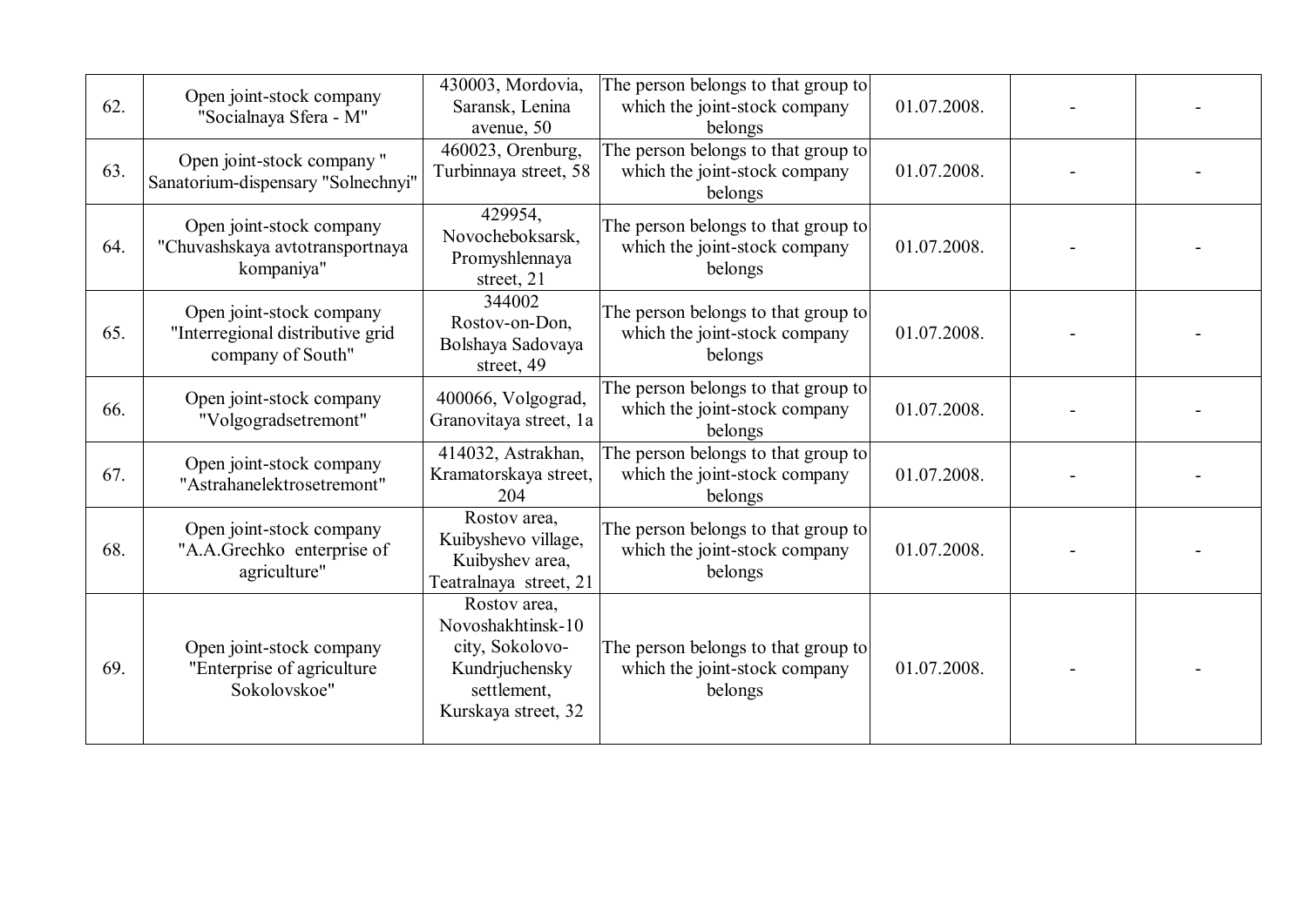| 70. | Open joint-stock company "Base of<br>rest "Energetik"                              | 352818, Krasnodar<br>area, Tuapse district,<br>Shepsi settlement,<br>Shkolnaya street, 3 | The person belongs to that group to<br>which the joint-stock company<br>belongs   | 01.07.2008. |  |
|-----|------------------------------------------------------------------------------------|------------------------------------------------------------------------------------------|-----------------------------------------------------------------------------------|-------------|--|
| 71. | Open joint-stock company "Energy<br>and economy scientific research<br>institute"  | 105062, Moscow,<br>Tchaplygina street, 6                                                 | The person belongs to that group to<br>which the joint-stock company<br>belongs   | 01.07.2008. |  |
| 72. | Open joint-stock company<br>"Obedinenie VNIPIenergoprom"                           | 105094, Moscow,<br>Semenovskaya quay,<br>2/1                                             | The person belongs to that group to<br>which the joint-stock company<br>belongs   | 01.07.2008. |  |
| 73. | Open joint-stock company "Special<br>design office of heat power<br>equipment VTI" | Moscow, 3rd<br>Autozavodsky<br>passage., 4, building 1                                   | The person belongs to that group to<br>which the joint-stock company<br>belongs o | 01.07.2008. |  |
| 74. | Open joint-stock company of power<br>and electrification "Lenenergo"               | 196247, St.-<br>Petersburg, Konstitucii<br>square, 1                                     | The person belongs to that group to<br>which the joint-stock company<br>belongs   | 01.07.2008. |  |
| 75. | Closed joint-stock company<br>"Lenenergospecremont"                                | 191180, St.-<br>Petersburg. VO., 12<br>line, 43, letter A                                | The person belongs to that group to<br>which the joint-stock company<br>belongs   | 01.07.2008. |  |
| 76. | Open joint-stock company of power<br>and electrification "Yantarenergo"            | Kaliningrad,<br>Theatralnaya street, 34                                                  | The person belongs to that group to<br>which the joint-stock company<br>belongs   | 01.07.2008. |  |
| 77. | Open joint-stock company<br>"Yantarenergosbyt"                                     | Kaliningrad,<br>Darwina street, 10                                                       | The person belongs to that group to<br>which the joint-stock company<br>belongs   | 01.07.2008. |  |
| 78. | Open joint-stock company<br>"Kaliningrad generating company"                       | Kaliningrad, Right<br>quay, 10 a                                                         | The person belongs to that group to<br>which the joint-stock company<br>belongs   | 01.07.2008. |  |
| 79. | Kabardino-Balkarskoye Open joint<br>stock company of power and<br>electrification  | 360000,<br>KBR, Nalchik,<br>Shchorsa street, 6                                           | The person belongs to that group to<br>which the joint-stock company<br>belongs   | 01.07.2008. |  |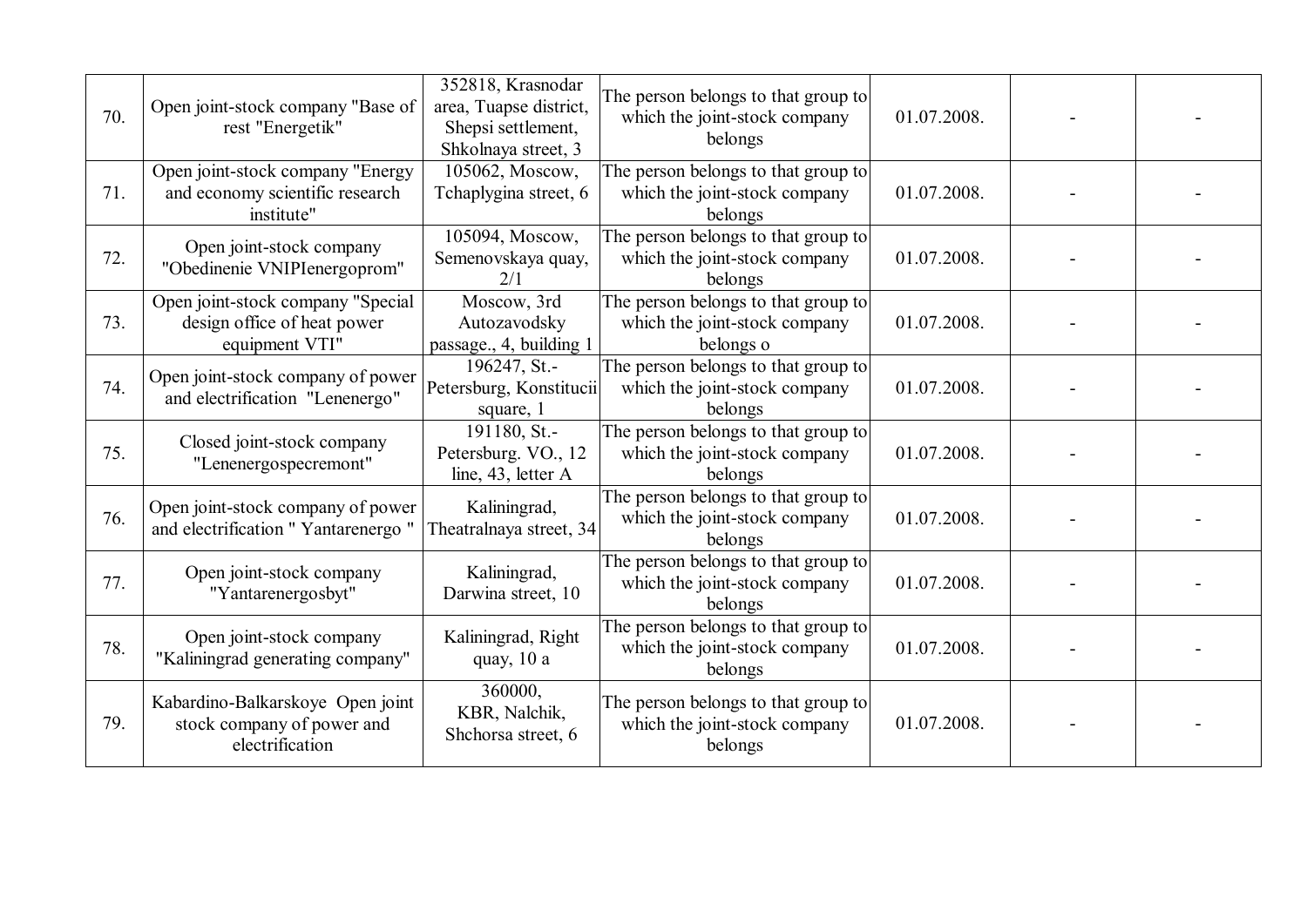| 80. | Open joint-stock company<br>"Karachaevo-Cherkesskenergo"                                   | Karachaevo-<br>Cherkesskaya<br>Republic,<br>Cherkessk, Osmana<br>Kasaeva street, 3                                 | The person belongs to that group to<br>which the joint-stock company<br>belongs | 01.07.2008. |  |
|-----|--------------------------------------------------------------------------------------------|--------------------------------------------------------------------------------------------------------------------|---------------------------------------------------------------------------------|-------------|--|
| 81. | Open joint-stock company<br>"Kalmenergosbyt"                                               | 358000, Republic<br>Kalmykia, Elista,<br>Lenina street, 271                                                        | The person belongs to that group to<br>which the joint-stock company<br>belongs | 01.07.2008. |  |
| 82. | Open joint-stock company<br>"Interregional distributive grid<br>company of North Caucasus" | 357506, Stavropol<br>region, Pyatigorsk,<br>Energetik settlement,<br>Podstantsionnaja<br>street, 18                | The person belongs to that group to<br>which the joint-stock company<br>belongs | 01.07.2008. |  |
| 83. | Open joint-stock company "Tomsk<br>distributive company"                                   | 634041, Tomsk,<br>Kirova highway, 36                                                                               | The person belongs to that group to<br>which the joint-stock company<br>belongs | 01.07.2008. |  |
| 84. | Open joint-stock company of power<br>and electrification "Tyumenenergo"                    | 628406, Surgut,<br>Tyumen area,<br>Hunty-Mansijsky<br>autonomous region -<br>Jugra,<br>Universitetskaya<br>street, | The person belongs to that group to<br>which the joint-stock company<br>belongs | 01.07.2008. |  |
| 85. | Open joint-stock company<br>"Tyumenenergoavtotrans"                                        | 628400, Tyumen area,<br>Surgut,<br>Energostroitelei street,<br>10                                                  | The person belongs to that group to<br>which the joint-stock company<br>belongs | 01.07.2008. |  |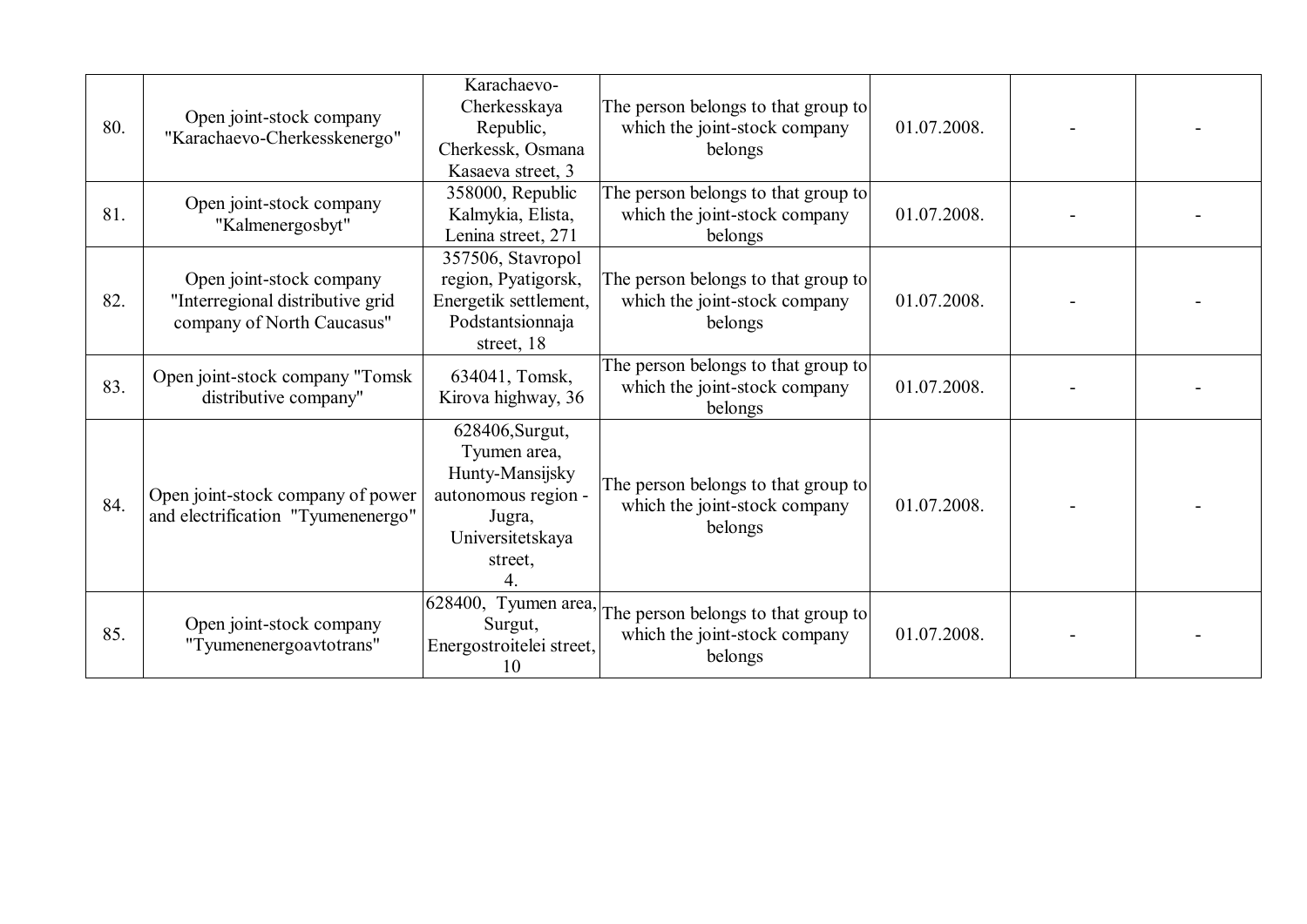| 86. | Open joint-stock company "Siberian<br>design and survey and scientific<br>research institute of power systems<br>and electrical networks<br>"Sibenergosetproekt" | Novosibirsk, Lenina<br>street, 4                                | The person belongs to that group to<br>which the joint-stock company<br>belongs | 01.07.2008. |  |
|-----|------------------------------------------------------------------------------------------------------------------------------------------------------------------|-----------------------------------------------------------------|---------------------------------------------------------------------------------|-------------|--|
| 87. | Open joint-stock company<br>"Tyvaenergosbyt"                                                                                                                     | 667004, Republic<br>Tyva, Kyzyl,<br>Kolhoznaya street, 2        | The person belongs to that group to<br>which the joint-stock company<br>belongs | 01.07.2008. |  |
| 88. | Open joint-stock company "Centre<br>of settlement of accounts receivable<br>and payable of UES"                                                                  | 115184,<br>Moscow, Bolshaya<br>Tatarskaya street, 35,<br>b.6.   | The person belongs to that group to<br>which the joint-stock company<br>belongs | 01.07.2008. |  |
| 89. | Open joint-stock company "Real<br>estate of North-West power IC"                                                                                                 | 191036, St.-<br>Petersburg, Nevskiy<br>avenue,<br>111/3         | The person belongs to that group to<br>which the joint-stock company<br>belongs | 01.07.2008. |  |
| 90. | Open joint-stock company "Real<br>estate of South IC of power"                                                                                                   | 344002,<br>Rostov-on-Don.<br>Budennovsky<br>avenue, 2, off.105. | The person belongs to that group to<br>which the joint-stock company<br>belongs | 01.07.2008. |  |
| 91. | Open joint-stock company "Real<br>estate of IC of Ural's power"                                                                                                  | 620075, Ekaterinburg,<br>Pervomaiskaya street,<br>56            | The person belongs to that group to<br>which the joint-stock company<br>belongs | 01.07.2008. |  |
| 92. | Open joint-stock company "Real<br>estate of Siberian power NTC"                                                                                                  | 630132, Novosibirsk,<br>Dimitrova avenue, 7                     | The person belongs to that group to<br>which the joint-stock company<br>belongs | 01.07.2008. |  |
| 93. | Open joint-stock company "Real<br>estate VNIPIenergoprom"                                                                                                        | 105094, Moscow,<br>Semenovskaya quay,<br>2/1                    | The person belongs to that group to<br>which the joint-stock company<br>belongs | 01.07.2008. |  |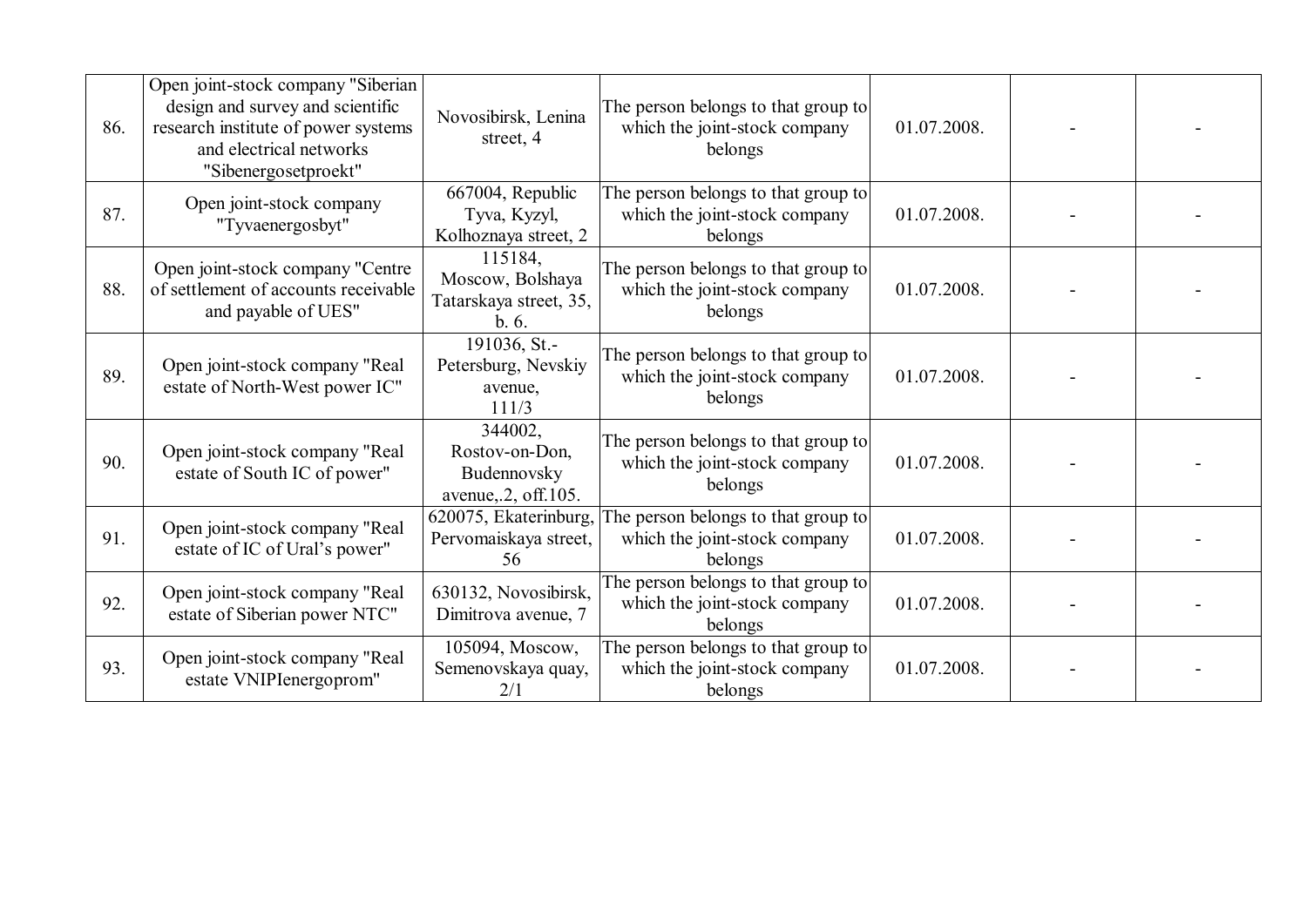| 94.  | Open joint-stock company "Real<br>estate of IC of Volga region power"                | 443001. Samara,<br>Samarskaya street, 203<br>$\langle \langle B \rangle \rangle$ | The person belongs to that group to<br>which the joint-stock company<br>belongs | 01.07.2008. |  |
|------|--------------------------------------------------------------------------------------|----------------------------------------------------------------------------------|---------------------------------------------------------------------------------|-------------|--|
| 95.  | Open joint-stock company " Real<br>estate of IC UES"                                 | 125933, Moscow,<br>Volokolamskoe<br>highway, 2                                   | The person belongs to that group to<br>which the joint-stock company<br>belongs | 01.07.2008. |  |
| 96.  | Open joint-stock company<br>"Moskabelenergoremont"                                   | 115569, Moscow,<br>Shipilovskaya<br>street, $13$ , b. 2                          | The person belongs to that group to<br>which the joint-stock company<br>belongs | 01.07.2008. |  |
| 97.  | Open joint-stock company<br>"Moskabelsetmontazh"                                     | 107140, Moscow,<br>N.Krasnoselskaja<br>street, $6, b. 1$                         | The person belongs to that group to<br>which the joint-stock company<br>belongs | 01.07.2008. |  |
| 98.  | Open joint-stock company "Factory<br>on repair of the electrotechnical<br>equipment" | 152201, Moscow,<br>Starokashirskoe<br>highway, 4A                                | The person belongs to that group to<br>which the joint-stock company<br>belongs | 01.07.2008. |  |
| 99.  | Open joint-stock company<br>"Chechenenergo"                                          | Chechen republic,<br>Grozny,<br>Staropromyslovsky<br>highway, 6                  | The person belongs to that group to<br>which the joint-stock company<br>belongs | 01.07.2008. |  |
| 100. | Open joint-stock company "North-<br>west power operating company"                    | 191186, St.-<br>Petersburg, Marsovo<br>Pole, 1                                   | The person belongs to that group to<br>which the joint-stock company<br>belongs | 01.07.2008. |  |
| 101. | Open joint-stock company<br>"Dagestan power marketing<br>company"                    | Makhachkala,<br>Dahadaeva street, 73                                             | The person belongs to that group to<br>which the joint-stock company<br>belongs | 01.07.2008. |  |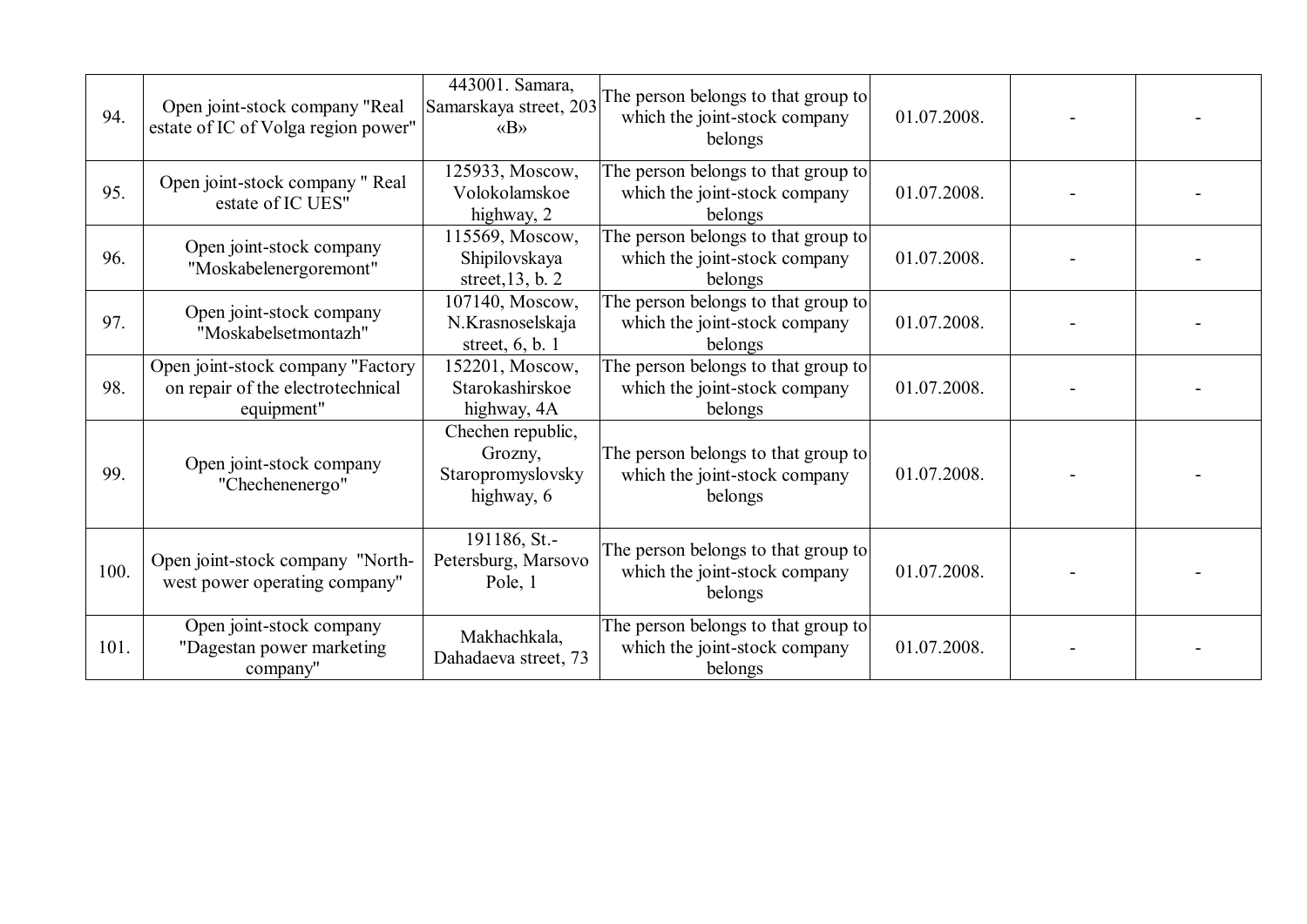| 102. | Open joint-stock company of power<br>and electrification "Ingushenergo"       | Republic Ingushetia,<br>Nazran, Mutalieva<br>street, 23                          | The person belongs to that group<br>to which the joint-stock company<br>belongs        | 01.07.2008. |  |
|------|-------------------------------------------------------------------------------|----------------------------------------------------------------------------------|----------------------------------------------------------------------------------------|-------------|--|
| 103. | Open joint-stock company of power<br>and electrification<br>"Sevkavkazenergo" | $362000, RSO -$<br>Alanija, Vladikavkaz,<br>Tamaeva street, 19                   | The person belongs to that group<br>to which the joint-stock company<br>belongs        | 01.07.2008. |  |
| 104. | Open joint-stock company<br>"Nurenergo"                                       | 364051, Chechen<br>Republic,<br>Grozny,<br>Staropromyslovskoe<br>highway, 6      | The person belongs to that group<br>to which the joint-stock company<br>belongs        | 01.07.2008. |  |
| 105. | Open joint-stock company of power<br>and electrification of Kuban             | 350033, Krasnodar,<br>Stavropolskaya street,                                     | The person belongs to that group<br>to which the joint-stock company<br>belongs        | 01.07.2008. |  |
| 106. | Open joint-stock company<br>"Boarding house<br>"Energetik"                    | 353490, Krasnodar<br>territory, ivnomorsky<br>village, Pioneerskaya<br>street, 4 | The person belongs to that group<br>to which the joint-stock company<br>belongs        | 01.07.2008. |  |
| 107. | Open joint-stock company "Health-<br>improving complex "Flame"                | 352856, Krasnodar<br>region, Tuapse<br>area, settlement<br>Novomihailovskii, 2   | The person belongs to that group<br>to which the joint-stock company<br>belongs        | 01.07.2008. |  |
| 108. | Open joint-stock company<br>"Krasnodarenergosetremont"                        | 350080, Krasnodar,<br>Novorossisk street, 47                                     | The person belongs to that group<br>to which the joint-stock company<br>belongs        | 01.07.2008. |  |
| 109. | Closed joint-stock company<br>"Kurortenergo"                                  | 197706, St.-<br>Petersburg,<br>Sestroretsk,<br>Communars street, 16              | The person belongs to that group<br>to which the joint-stock company<br>belongs        | 01.07.2008. |  |
| 110. | Closed joint-stock company<br>"Carskoselskaya power company"                  | St.-Petersburg,<br>Pushkin, Glinki street,<br>5.                                 | The person belongs to that group<br>to which the joint-stock company<br>belongs        | 01.07.2008. |  |
| 111. | <b>Limited Liability Company</b><br>"Electroservice company"                  | 620100, Ekaterinburg,<br>Sibirskii Trakt street,<br>39                           | The person belongs to that group<br>to which the joint-stock company<br>belongs щество | 01.07.2008. |  |
| 112. | <b>Limited Liability Company</b><br>"AESK-FOREM"                              | 656022, Altay region,<br>Barnaul,                                                | The person belongs to that group<br>to which the joint-stock company                   | 01.07.2008. |  |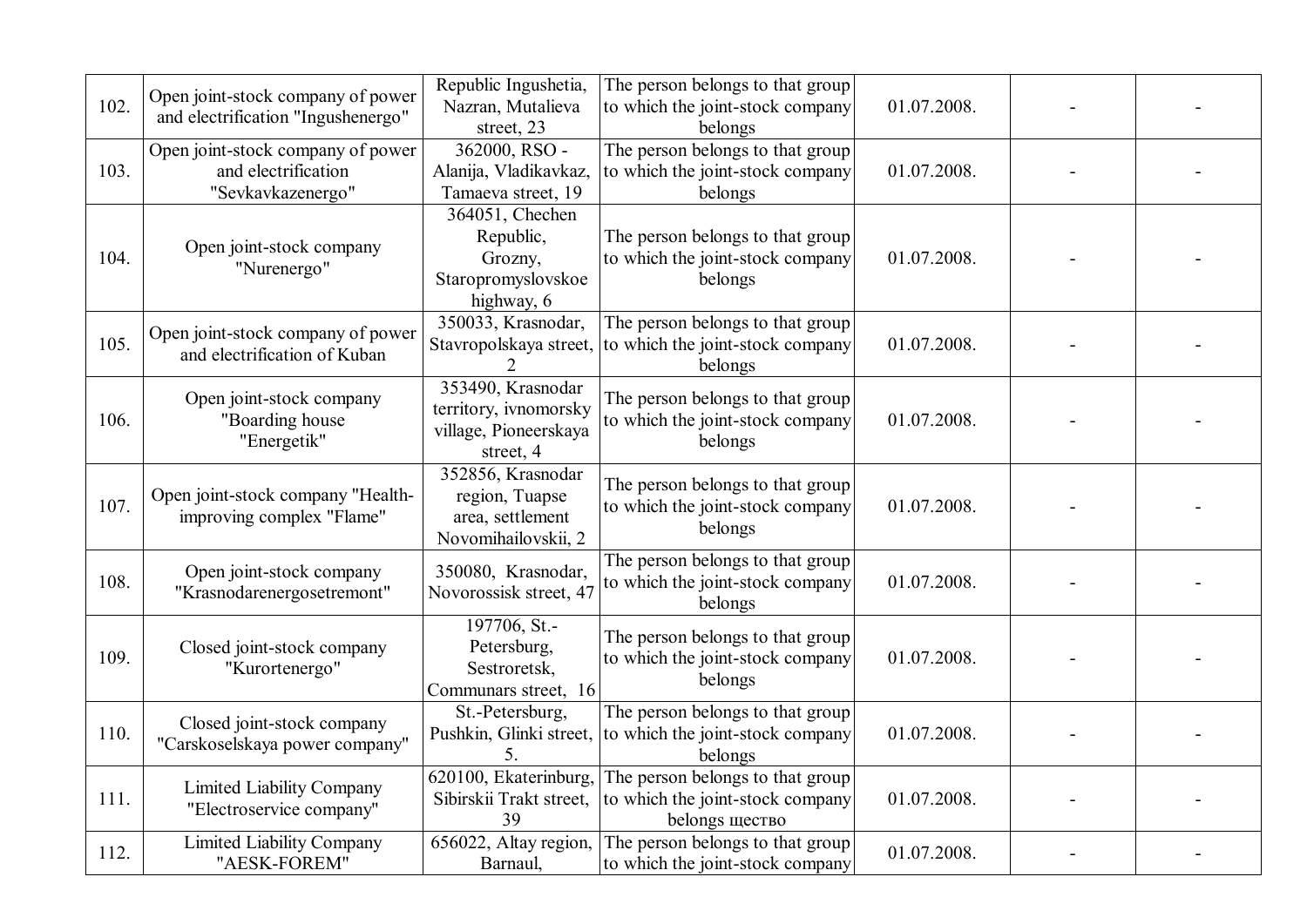|      |                                                                 | Traktovaja street, 7/4   | belongs                          |             |  |
|------|-----------------------------------------------------------------|--------------------------|----------------------------------|-------------|--|
|      | <b>Limited Liability Company</b>                                | 656037, Altay region,    | The person belongs to that group |             |  |
| 113. | "Askor"                                                         | Barnaul, Kalinin         | to which the joint-stock company | 01.07.2008. |  |
|      |                                                                 | avenue, 65               | belongs                          |             |  |
|      | <b>Limited Liability Company</b>                                | 656002, Altay region,    | The person belongs to that group |             |  |
| 114. | "TehnoLizing"                                                   | Barnaul, Kulagin's       | to which the joint-stock company | 01.07.2008. |  |
|      |                                                                 | street, 16               | belongs                          |             |  |
|      |                                                                 | 656002, Altay region,    | The person belongs to that group |             |  |
| 115. | <b>Limited Liability Company</b><br>"Debt center "Altaienergo"" | Barnaul, Kulagin's       | to which the joint-stock company | 01.07.2008. |  |
|      |                                                                 | street, 16               | belongs                          |             |  |
|      | <b>Limited Liability Company</b>                                | 656037, Altay region,    | The person belongs to that group |             |  |
| 116. | "Katun-service"                                                 | Barnaul,                 | to which the joint-stock company | 01.07.2008. |  |
|      |                                                                 | Brilliantovaya street, 2 | belongs                          |             |  |
|      |                                                                 | 658032, Altay region,    | The person belongs to that group |             |  |
| 117. | <b>Limited Liability Company</b>                                | Talmensky area,          | to which the joint-stock company | 01.07.2008. |  |
|      | "Talenergo"                                                     | settlement Talmenka,     | belongs                          |             |  |
|      |                                                                 | Zalesovsky street, 16    |                                  |             |  |
|      | <b>Limited Liability Company</b>                                | 620000, Ekaterinburg,    | The person belongs to that group |             |  |
| 118. | "Ural transport company"                                        | Shefsky street, 3 A      | to which the joint-stock company | 01.07.2008. |  |
|      |                                                                 |                          | belongs                          |             |  |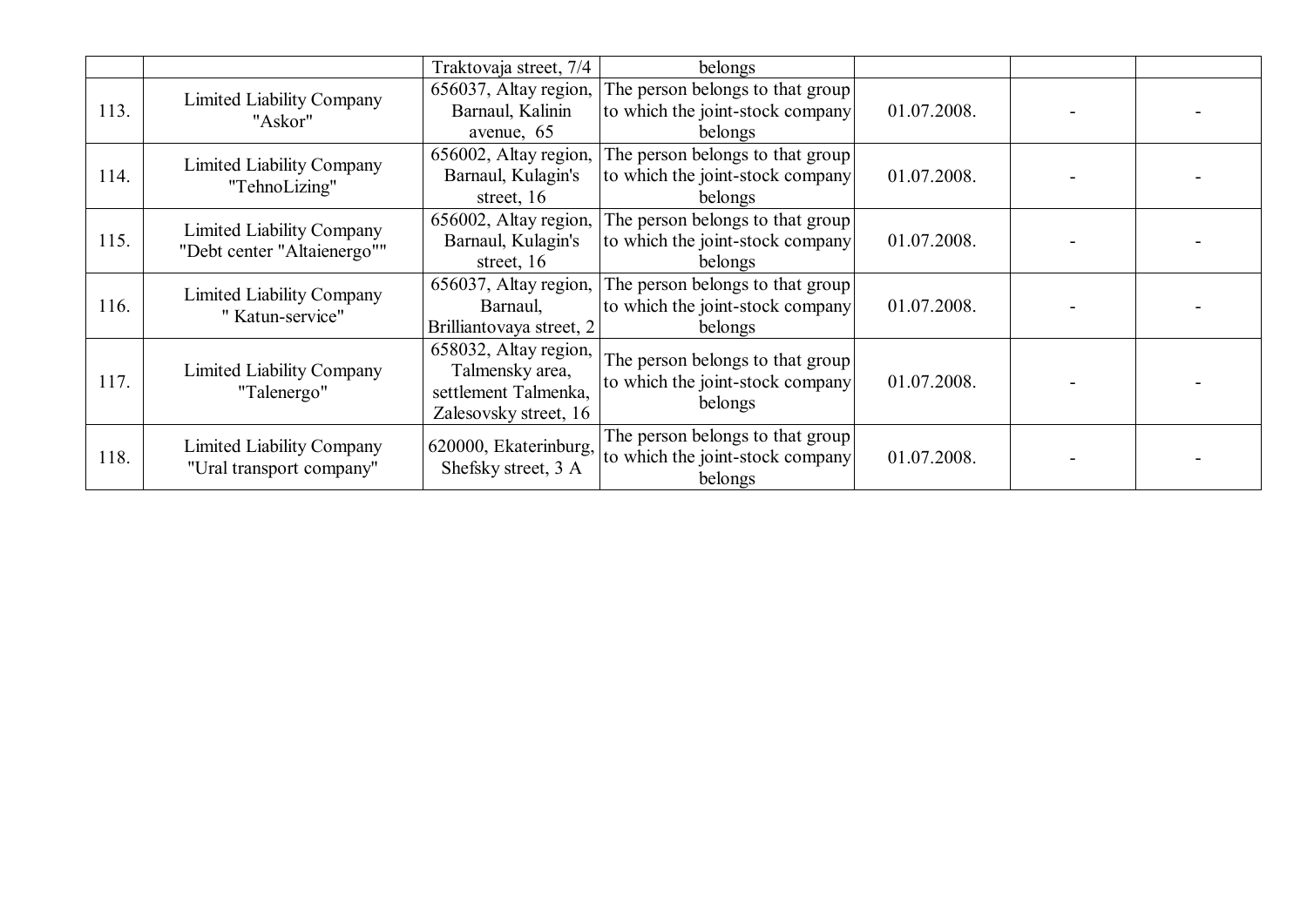| 119. | <b>Limited Liability Company</b><br>"Chelyabinsk motor transportation<br>enterprise" | 454106, Chelyabinsk,<br>Izhevsk street, 110 | The person belongs to that group<br>to which the joint-stock company<br>belongs                                           | 01.07.2008. |  |
|------|--------------------------------------------------------------------------------------|---------------------------------------------|---------------------------------------------------------------------------------------------------------------------------|-------------|--|
| 120. | <b>Limited Liability Company</b><br>"Perm motor transportation<br>enterprise"        | Perm region, Perm,<br>61                    | The person belongs to that group<br>Cosmonauts highway, to which the joint-stock company<br>belongs                       | 01.07.2008. |  |
| 121  | Open joint-stock company<br>"Dagenergoset"                                           | a                                           | 367020, Makhachkala, The person belongs to that group<br>Dahadaeva street, 73 to which the joint-stock company<br>belongs | 31.03.2010. |  |
| 122. | Antropenko Alexander<br>Vladimirovich                                                |                                             | The person belongs to that group<br>to which the joint-stock company<br>belongs                                           | 01.07.2008. |  |
| 123. | Rodin Valery Nikolaevich                                                             |                                             | The person belongs to that group<br>to which the joint-stock company<br>belongs                                           | 30.03.2009. |  |
| 124. | Matveeva<br>Svetlana Mihai□lovna                                                     |                                             | The person belongs to that group<br>to which the joint-stock company<br>belongs                                           | 01.04.2010. |  |
| 125. | Abramov Alexey Valerievich                                                           |                                             | The person belongs to that group<br>to which the joint-stock company<br>belongs                                           | 30.06.2009. |  |
| 126. | Chechevatov Andrey Viktorovich                                                       |                                             | The person belongs to that group<br>to which the joint-stock company<br>belongs                                           | 17.08.2009. |  |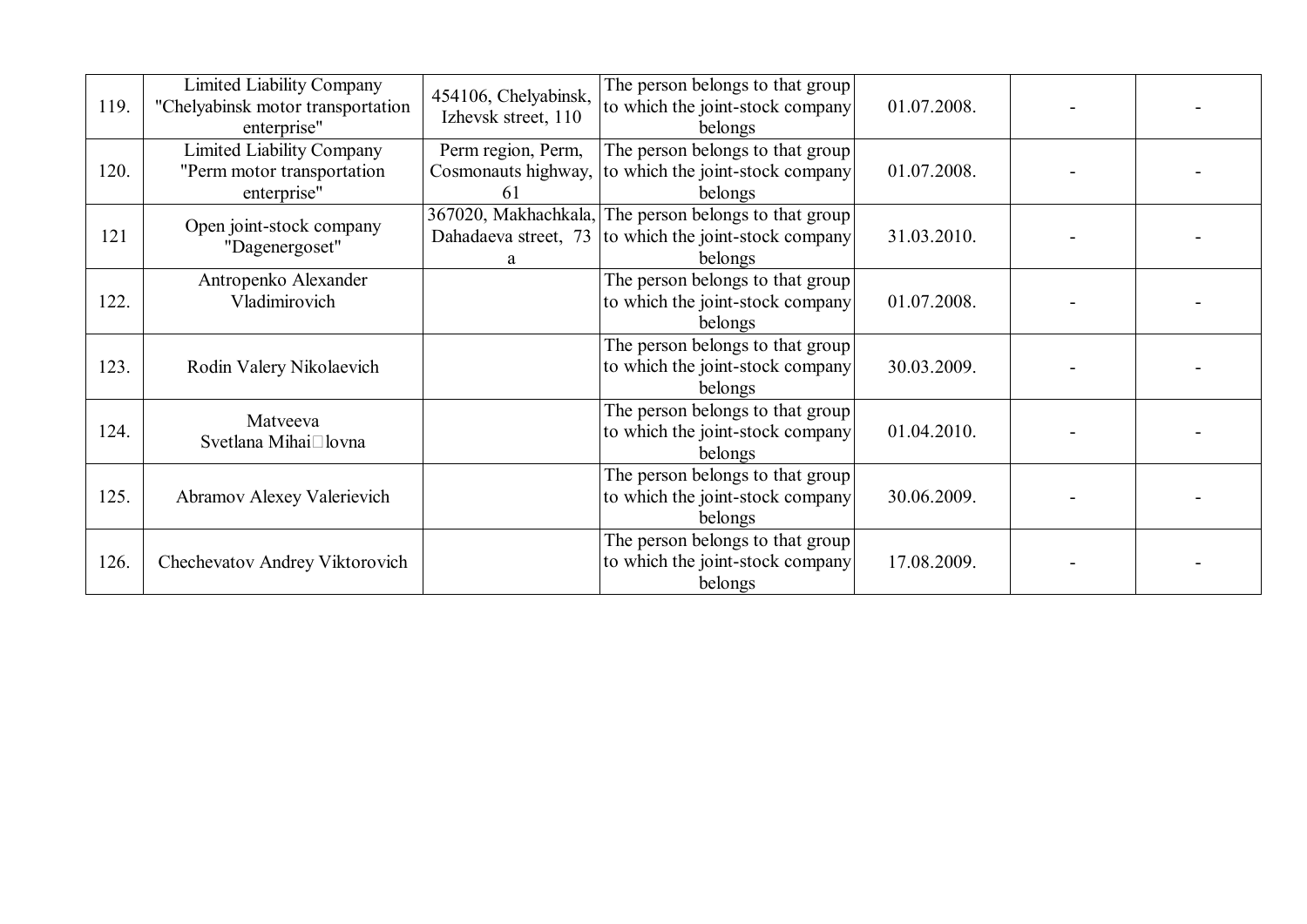| 127. | Kaitov Magomed Kadyevich          | The person belongs to that group<br>to which the joint-stock company<br>belongs | 01.07.2008. |  |
|------|-----------------------------------|---------------------------------------------------------------------------------|-------------|--|
| 128. | Kuznecov Mihail Viktorovich       | The person belongs to that group<br>to which the joint-stock company<br>belongs | 01.07.2008. |  |
| 129. | Katynov Dmitry Vasilevich         | The person belongs to that group<br>to which the joint-stock company<br>belongs | 01.07.2008. |  |
| 130. | Lebedinsky Alexey Jurevich        | The person belongs to that group<br>to which the joint-stock company<br>belongs | 01.07.2008. |  |
| 131. | Gubin<br>Vladimir Aleksandrovich  | The person belongs to that group<br>to which the joint-stock company<br>belongs | 26.05.2010. |  |
| 132. | Makarov Evgenie Fedorovich        | The person belongs to that group<br>to which the joint-stock company<br>belongs | 01.07.2008. |  |
| 133. | Kopylov<br>Vladimir Anatolevich   | The person belongs to that group<br>to which the joint-stock company<br>belongs | 01.04.2010. |  |
| 134. | Petrov Alexander Sergeevich       | The person belongs to that group<br>to which the joint-stock company<br>belongs | 30.09.2009. |  |
| 135. | Tarnorutskaya Veronica Viktorovna | The person belongs to that group<br>to which the joint-stock company<br>belongs | 01.07.2008. |  |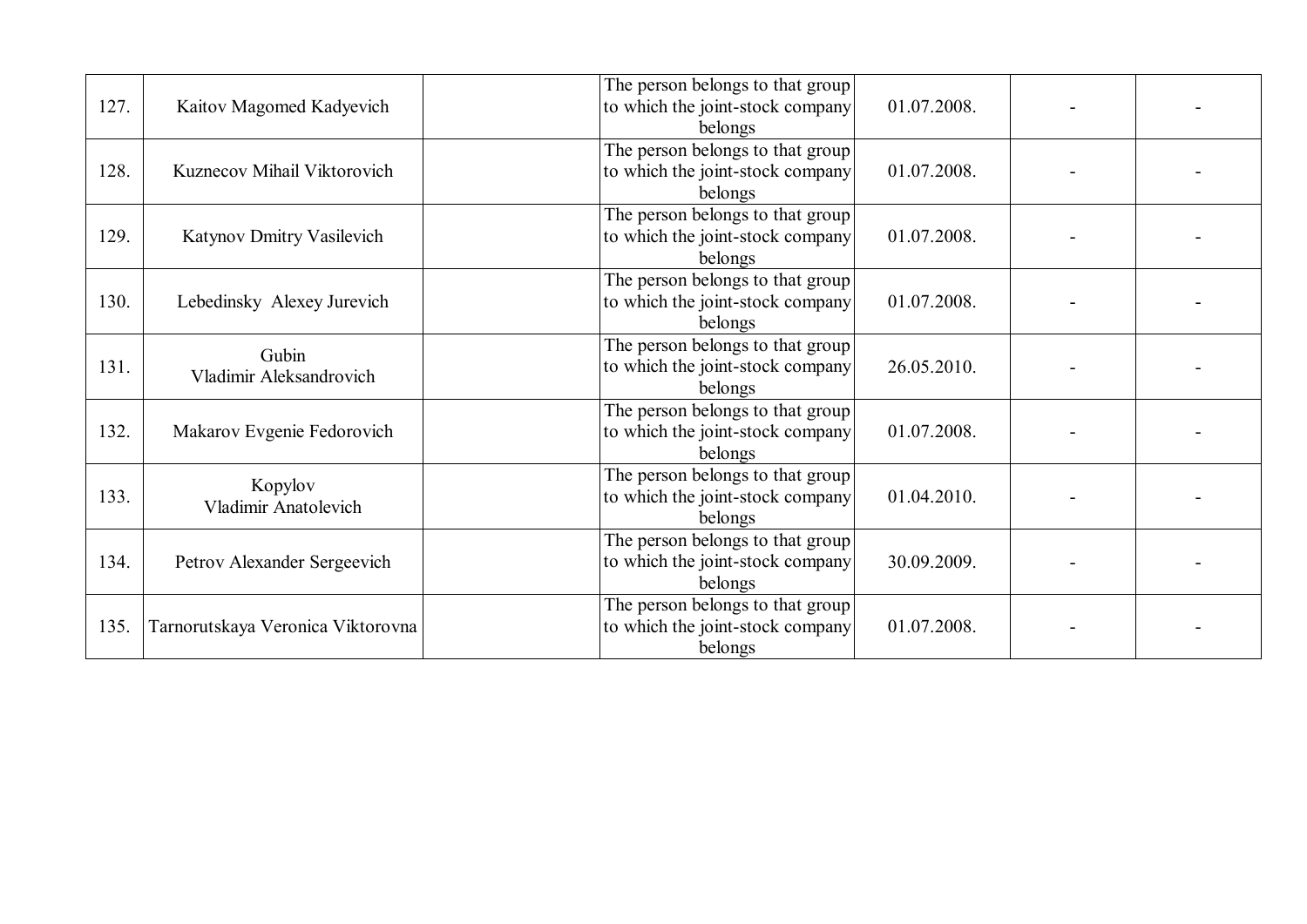| 136. | Rodionov Alexander Viktorovich | The person belongs to that group<br>to which the joint-stock company<br>01.07.2008.<br>belongs |  |
|------|--------------------------------|------------------------------------------------------------------------------------------------|--|
| 137. | Sedin Sergey Borisovich        | The person belongs to that group<br>01.07.2008.<br>to which the joint-stock company<br>belongs |  |
| 138. | Semenov Victor Germanovich     | The person belongs to that group<br>to which the joint-stock company<br>01.07.2008.<br>belongs |  |
| 139. | Semerikov Alexander Sergeevich | The person belongs to that group<br>to which the joint-stock company<br>01.07.2008.<br>belongs |  |
| 140. | Serdtsev Vladimir Nikolaevich  | The person belongs to that group<br>to which the joint-stock company<br>01.07.2008.<br>belongs |  |
| 141. | Smirnov Valery Aleksandrovich  | The person belongs to that group<br>to which the joint-stock company<br>01.07.2008.<br>belongs |  |
| 142. | Sopenko Alexander Anatolevich  | The person belongs to that group<br>to which the joint-stock company<br>01.07.2008.<br>belongs |  |
| 143. | Spirin Victor Anatolevich      | The person belongs to that group<br>to which the joint-stock company<br>01.07.2008.<br>belongs |  |
| 144. | Churikova Tatyana Alekseevna   | The person belongs to that group<br>01.07.2008.<br>to which the joint-stock company<br>belongs |  |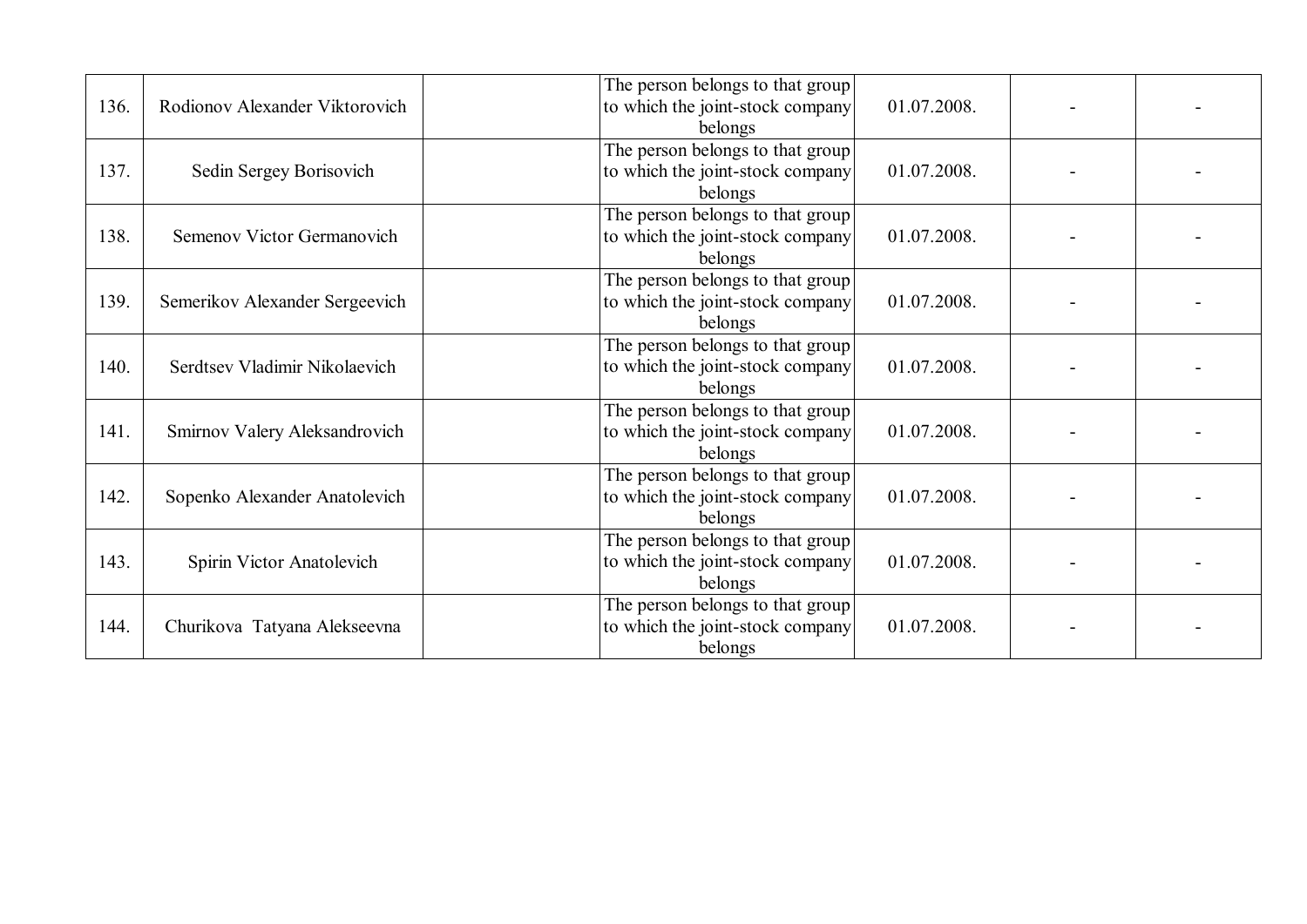| 145. | Shapiro Ekaterina Grigorevna                        | The person belongs to that group<br>to which the joint-stock company<br>belongs | 01.07.2008. |  |
|------|-----------------------------------------------------|---------------------------------------------------------------------------------|-------------|--|
| 146. | Shashurin Herman Lvovich                            | The person belongs to that group<br>to which the joint-stock company<br>belongs | 01.07.2008. |  |
| 147. | Popov Sergey Evgenevich                             | The person belongs to that group<br>to which the joint-stock company<br>belongs | 01.07.2008. |  |
| 148. | <b>Brizhan</b><br>Vitalii <sup>[1]</sup> Vasilevich | The person belongs to that group<br>to which the joint-stock company<br>belongs | 28.06.2010. |  |
| 149. | Dorovsky Valery Vladimirovich                       | The person belongs to that group<br>to which the joint-stock company<br>belongs | 01.07.2008. |  |
| 150. | Belkin Oleg Gennadevich                             | The person belongs to that group<br>to which the joint-stock company<br>belongs | 01.07.2008. |  |
| 151. | Palchikov Victor Nikolaevich                        | The person belongs to that group<br>to which the joint-stock company<br>belongs | 01.07.2008. |  |
| 152. | Ivanov Sergey Valerevich                            | The person belongs to that group<br>to which the joint-stock company<br>belongs | 01.07.2008. |  |
| 153. | Pugaseev Victor Petrovich                           | The person belongs to that group<br>to which the joint-stock company<br>belongs | 01.07.2008. |  |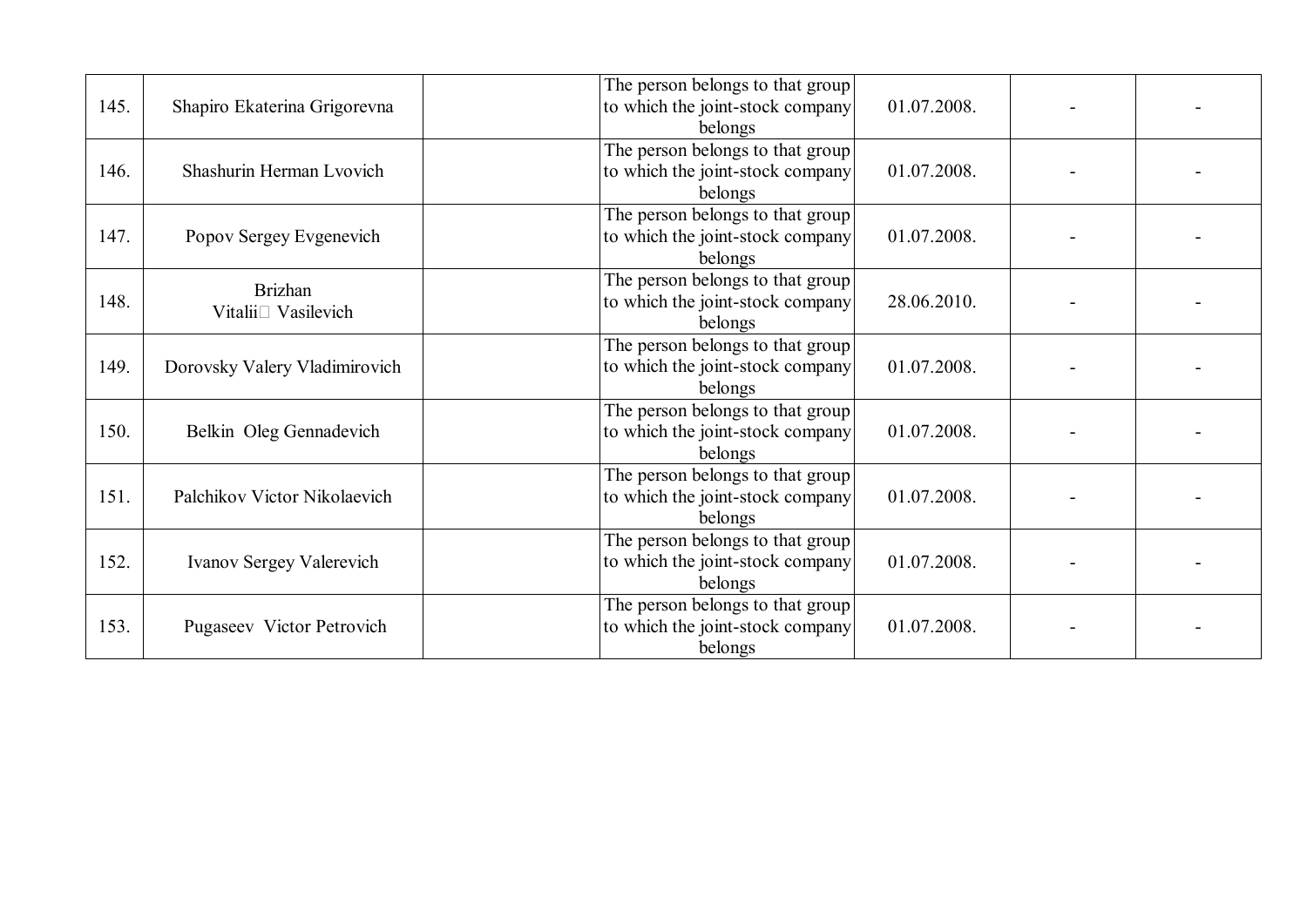| 154. | Tsyganenko Alexander Anatolevich        | The person belongs to that group<br>to which the joint-stock company<br>belongs | 01.07.2008. |  |
|------|-----------------------------------------|---------------------------------------------------------------------------------|-------------|--|
| 155. | Smirnova Olga Veniaminovna              | The person belongs to that group<br>to which the joint-stock company<br>belongs | 01.07.2008. |  |
| 156. | Voronin<br>Pavel Petrovich              | The person belongs to that group<br>to which the joint-stock company<br>belongs | 04.06.2010. |  |
| 157. | Loginov Alexander Nikolaevich           | The person belongs to that group<br>to which the joint-stock company<br>belongs | 01.07.2008. |  |
| 158. | <b>Buhtojarov Andrey Petrovich</b>      | The person belongs to that group<br>to which the joint-stock company<br>belongs | 01.07.2008. |  |
| 159. | Kostikov<br>Oleg Mihai $\square$ lovich | The person belongs to that group<br>to which the joint-stock company<br>belongs | 05.06.2010. |  |
| 160. | Ushakov Evgenie Viktorovich             | The person belongs to that group<br>to which the joint-stock company<br>belongs | 01.07.2008. |  |
| 161. | Lebedev Alexander Borisovich            | The person belongs to that group<br>to which the joint-stock company<br>belongs | 30.03.2009. |  |
| 162. | Moiseenko Lev Anatolevich               | The person belongs to that group<br>to which the joint-stock company<br>belongs | 01.07.2008. |  |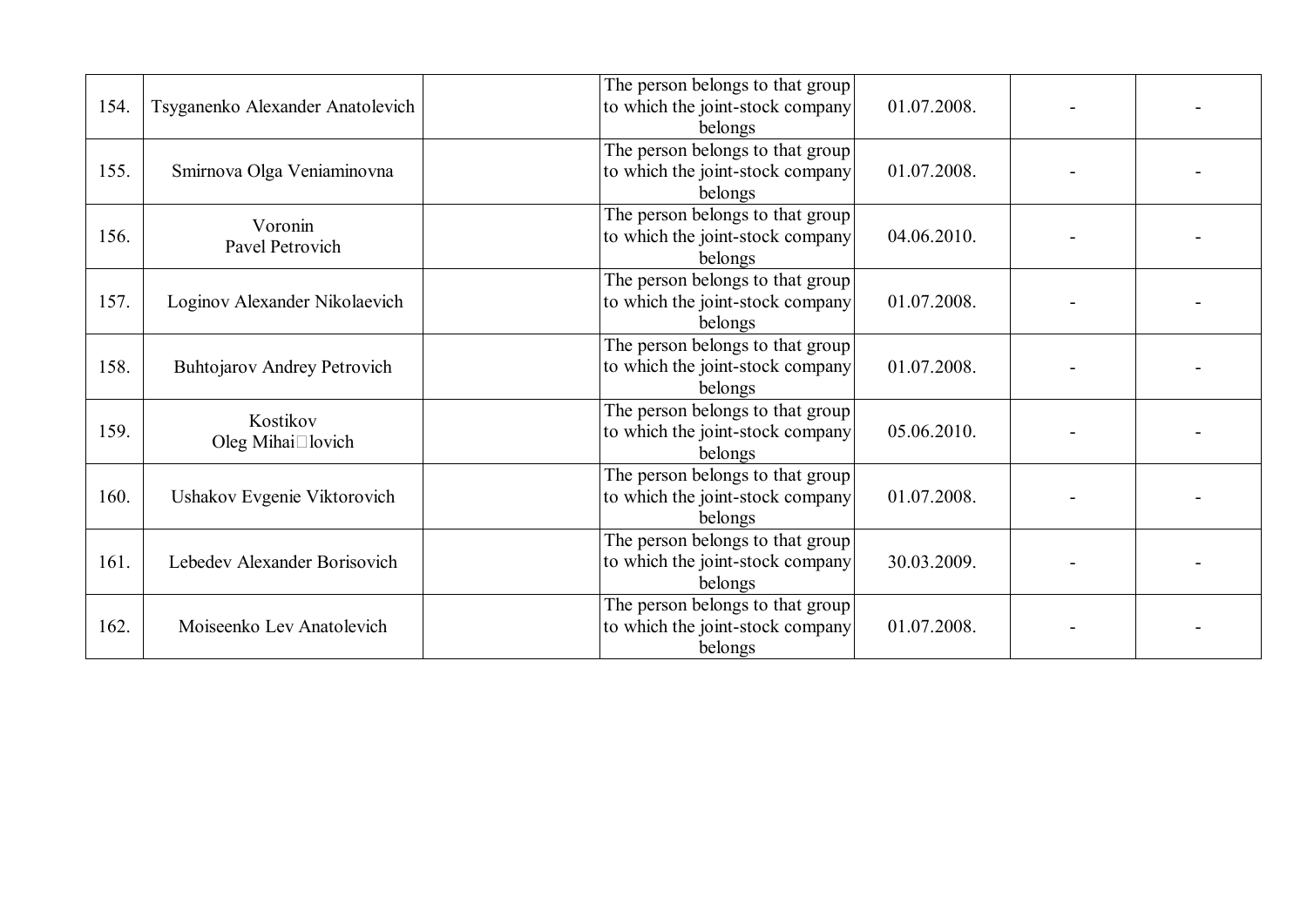| 163. | Aksenov Vyacheslav Petrovich    | The person belongs to that group<br>to which the joint-stock company<br>belongs | 30.09.2009. |  |
|------|---------------------------------|---------------------------------------------------------------------------------|-------------|--|
| 164. | Kryuchkov Evgenie Evgenevich    | The person belongs to that group<br>to which the joint-stock company<br>belongs | 01.07.2008. |  |
| 165. | Kryuchkov Anatoly Petrovich     | The person belongs to that group<br>to which the joint-stock company<br>belongs | 30.09.2009. |  |
| 166. | Beresney<br>Mihail Nikolaevich  | The person belongs to that group<br>to which the joint-stock company<br>belongs | 21.04.2010. |  |
| 167. | Ryabov Dmitry Vladislavovich    | The person belongs to that group<br>to which the joint-stock company<br>belongs | 01.07.2008. |  |
| 168. | <b>Tsikel Michael Aronovich</b> | The person belongs to that group<br>to which the joint-stock company<br>belongs | 01.07.2008. |  |
| 169. | Kuznecov Nikolay Andreevich     | The person belongs to that group<br>to which the joint-stock company<br>belongs | 01.07.2008. |  |
| 170. | Sokolovsky Anatoly Vasilevich   | The person belongs to that group<br>to which the joint-stock company<br>belongs | 01.07.2008. |  |
| 171. | Arutyunyan Vigen Armenovich     | The person belongs to that group<br>to which the joint-stock company<br>belongs | 01.07.2008. |  |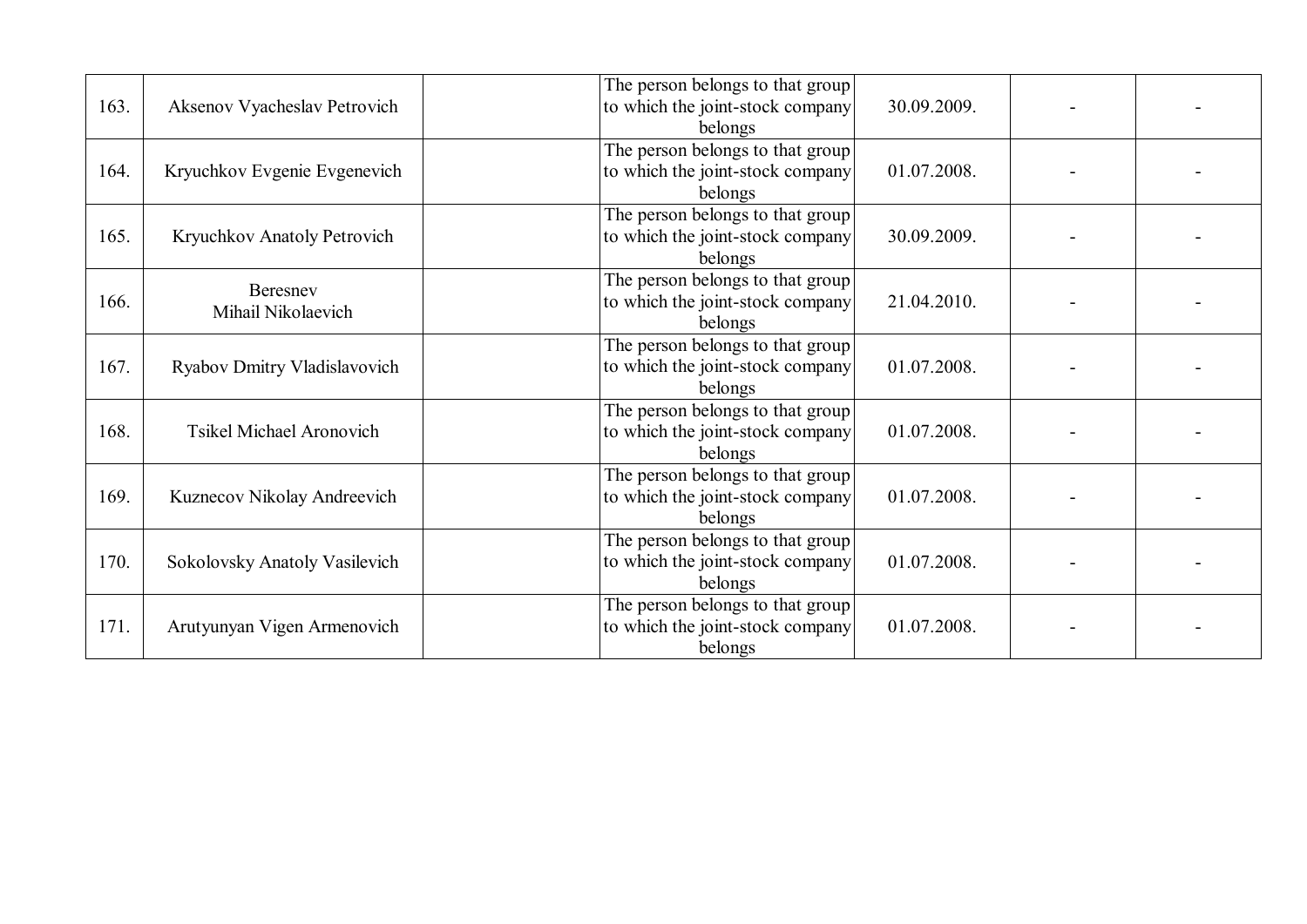| 172. | Golinko Andrey Anatolevich      | The person belongs to that group<br>to which the joint-stock company<br>belongs | 01.07.2008. |  |
|------|---------------------------------|---------------------------------------------------------------------------------|-------------|--|
| 173. | Yurkov<br>Vladimir Aleksyeevich | The person belongs to that group<br>to which the joint-stock company<br>belongs | 19.05.2010. |  |
| 174. | Rjabikin Vladimir Anatolevich   | The person belongs to that group<br>to which the joint-stock company<br>belongs | 01.07.2008. |  |
| 175. | Kuznecov Maxim Anatolevich      | The person belongs to that group<br>to which the joint-stock company<br>belongs | 01.07.2008. |  |
| 176. | Sopoleva Elena Vladimirovna     | The person belongs to that group<br>to which the joint-stock company<br>belongs | 30.09.2009. |  |
| 177. | Kaplunov Nikolay Alekseevich    | The person belongs to that group<br>to which the joint-stock company<br>belongs | 01.07.2008. |  |
| 178. | Galkin Jury Aleksandrovich      | The person belongs to that group<br>to which the joint-stock company<br>belongs | 01.07.2008. |  |
| 179. | Artemyeva Nadezhda Leonidovna   | The person belongs to that group<br>to which the joint-stock company<br>belongs | 15.12.2008. |  |
| 180. | Popkova Natalia Ivanovna        | The person belongs to that group<br>to which the joint-stock company<br>belongs | 15.12.2008. |  |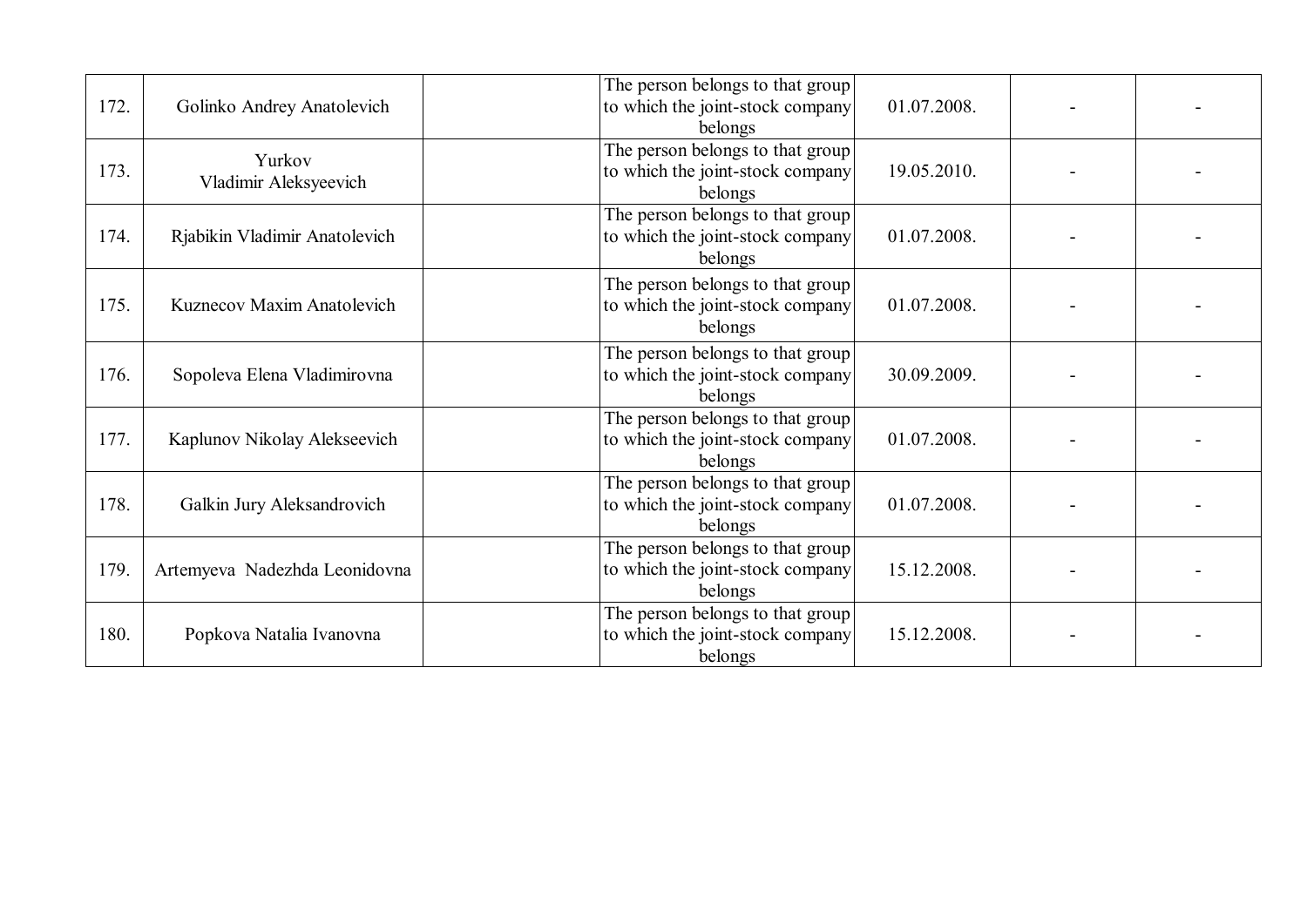| 181. | <b>Bychkov Alexander Evgenevich</b> | The person belongs to that group<br>to which the joint-stock company<br>belongs | 15.12.2008. |  |
|------|-------------------------------------|---------------------------------------------------------------------------------|-------------|--|
| 182. | <b>Bushuev Anatoly Mihajlovich</b>  | The person belongs to that group<br>to which the joint-stock company<br>belongs | 01.07.2008. |  |
| 183. | Chekaljan Sarkis Mihajlovich        | The person belongs to that group<br>to which the joint-stock company<br>belongs | 01.07.2008. |  |
| 184. | Dunaevsky Sergey Mihajlovich        | The person belongs to that group<br>to which the joint-stock company<br>belongs | 30.03.2009. |  |
| 185. | Tarasov Alexander Arkadevich        | The person belongs to that group<br>to which the joint-stock company<br>belongs | 01.07.2008. |  |
| 186. | Pupkov Alexander Vladimirovich      | The person belongs to that group<br>to which the joint-stock company<br>belongs | 01.07.2008. |  |
| 187. | Permjakova Tatyana Aleksandrovna    | The person belongs to that group<br>to which the joint-stock company<br>belongs | 01.07.2008. |  |
| 188. | Sopeltsev Vladislav Borisovich      | The person belongs to that group<br>to which the joint-stock company<br>belongs | 01.07.2008. |  |
| 189. | Kornilkov Sergey Pavlovich          | The person belongs to that group<br>to which the joint-stock company<br>belongs | 01.07.2008. |  |